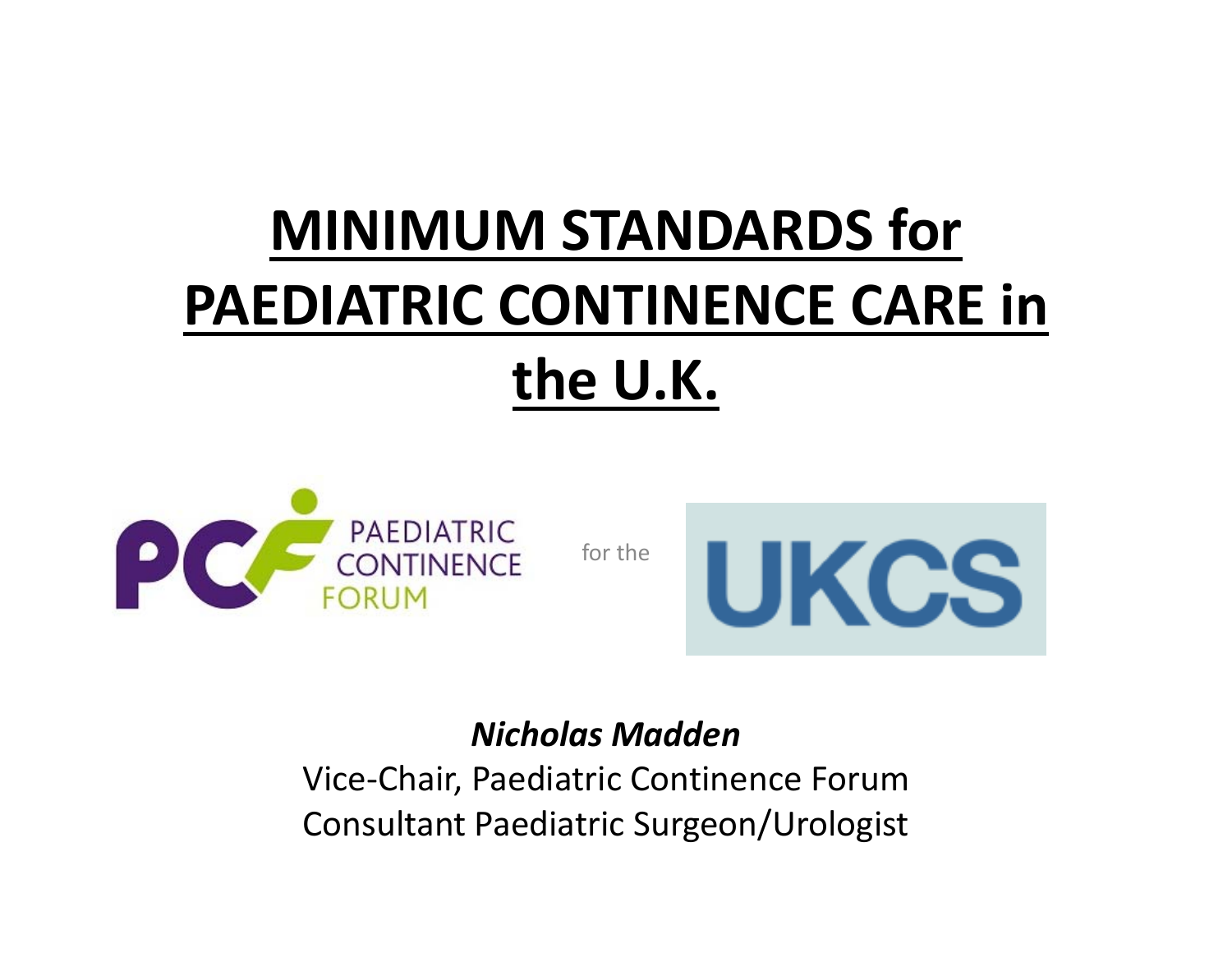# **PCF**

#### **Aims**

- $\bullet$ • Increase awareness of Paediatric continence issues
	- Government / DoH
	- Commissioners
- $\bullet$  Improve integration of Community Services

#### **Membership**

- •Specialist Nurses,
- $\bullet$ **•** Paediatricians
- • Representatives of:
	- RCN
	- RCPCH
	- CPHVA
- •Commercial Members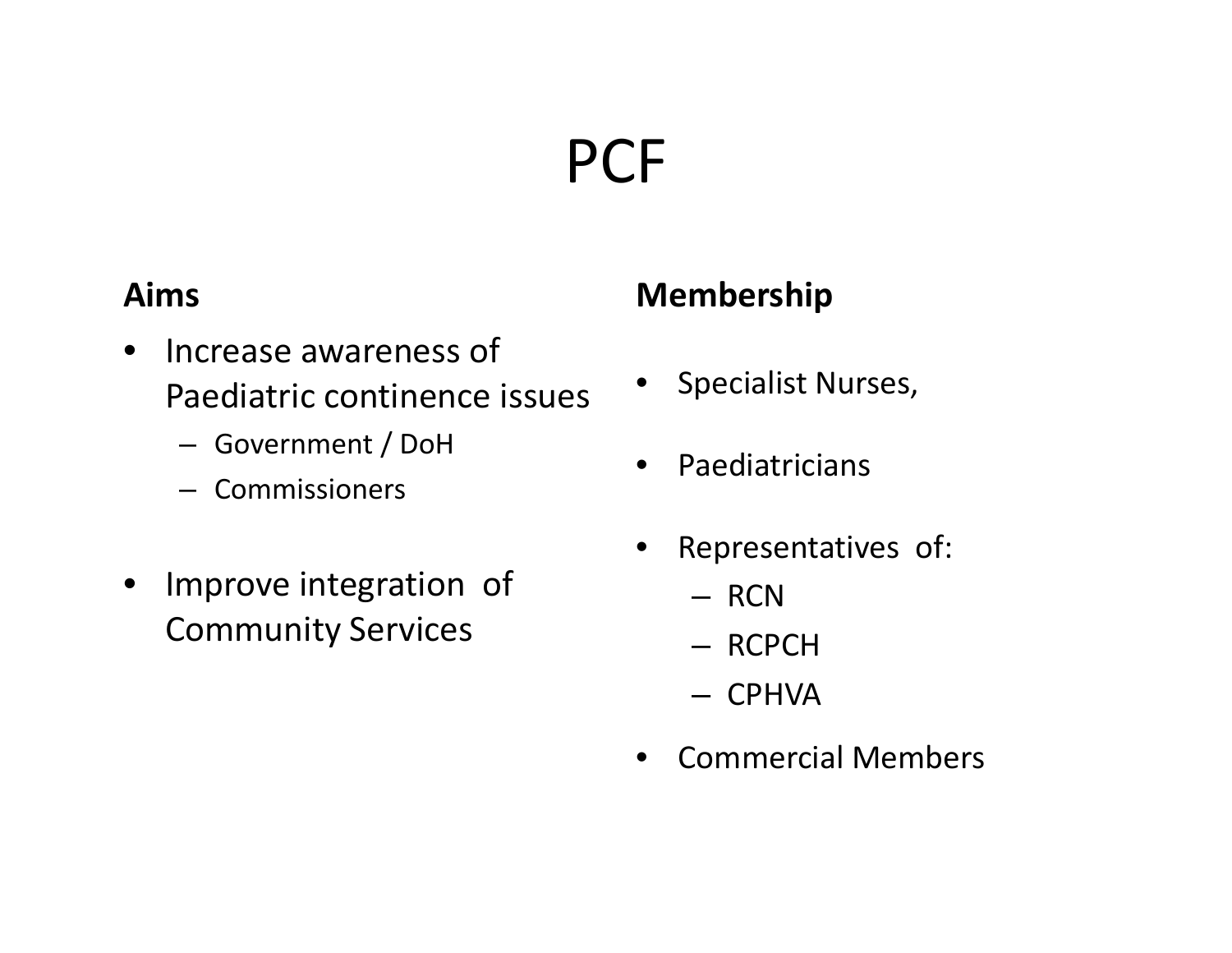#### BACKGROUND: 2014

- UKCS: The Minimum Standards for Continence
	- address ……poor education ….health care professionals
- PCF Freedom of information:
	- < 27% commissioned integrated services
- Paediatric Continence Commissioning Guide – NICE accredited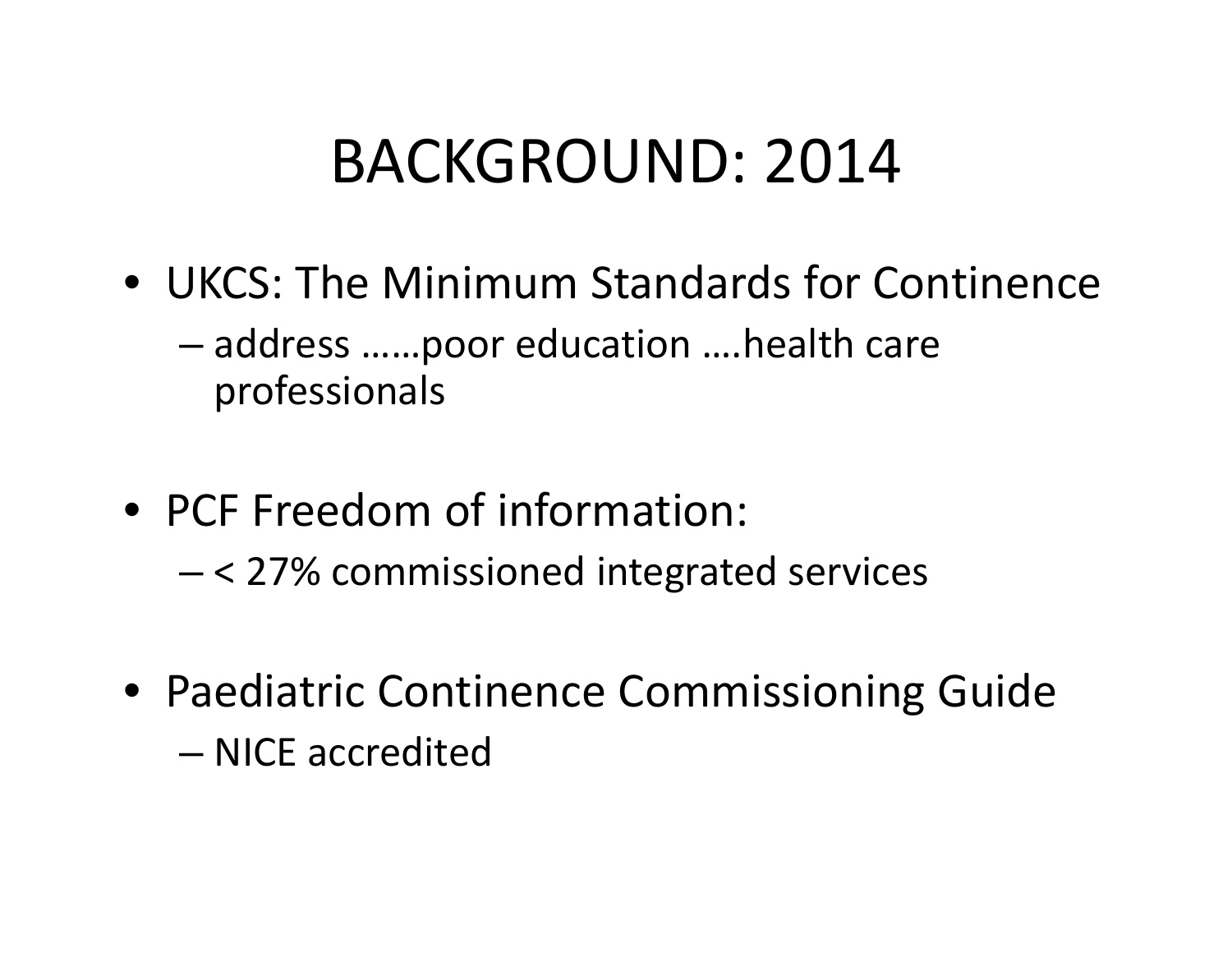### Why is there <sup>a</sup> need for Minimum Standards for Children?

- The NHS *Improving Quality*
	- – "shifting services away from …hospital .. out towards community ...."
- Increasing referrals of children with enuresis and constipation to secondary and tertiary care
	- (Pal et al 2016, Scarlett et al 2015, Thompson et al 2010).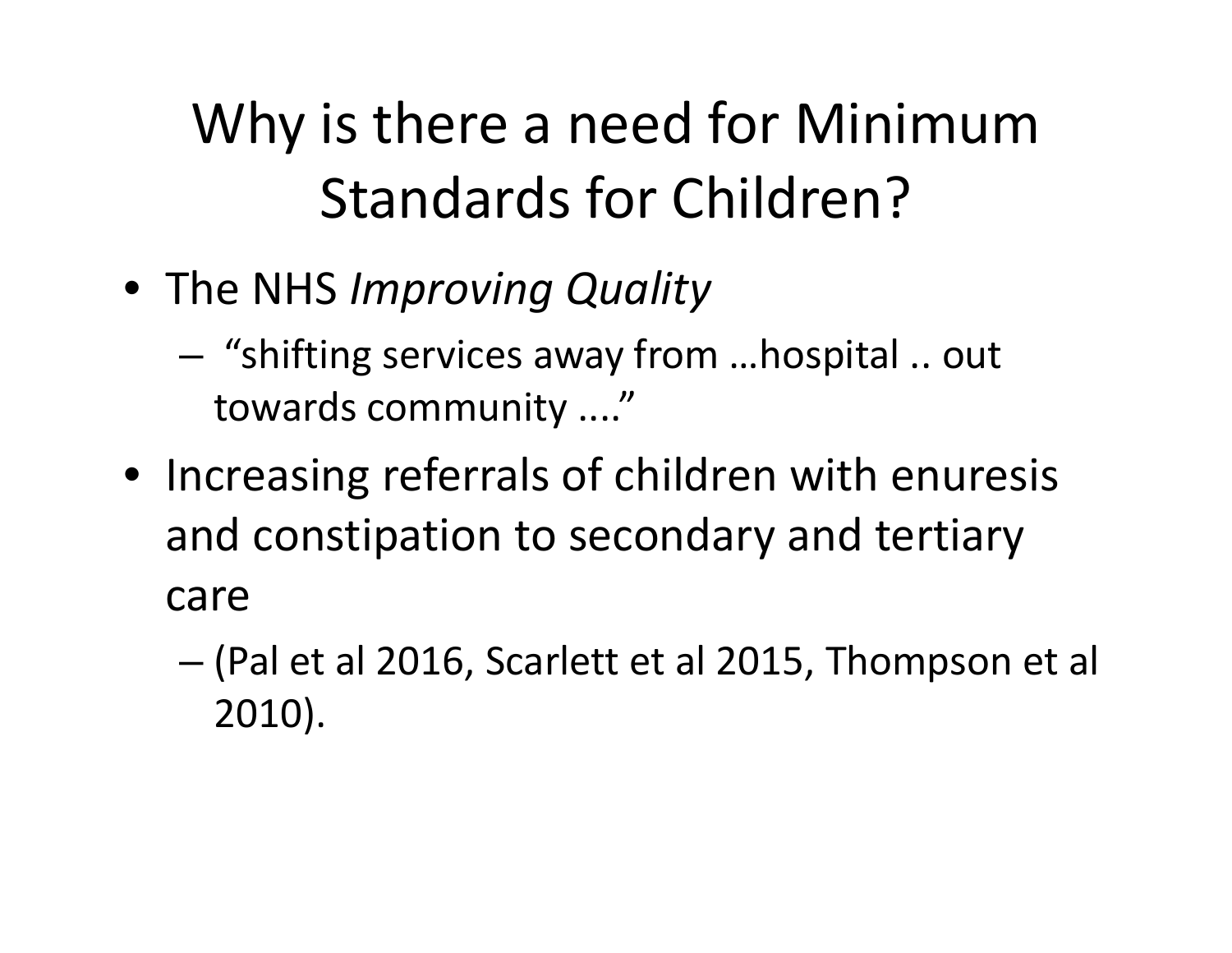## Excellence in Continence Care

- **Treatment for all children and young people**
	- from birth to 19 years old: learning and physical disabilities
- **One community‐ based service**
	- for children AND young people
	- *daytime wetting, bedwetting, constipation and soiling*
- **Leadership by <sup>a</sup> paediatric continence nurse specialist**
	- Input from <sup>a</sup> multi‐disciplinary team
- **Clear and effective referral and care pathways to**:
	- Secondary and tertiary care,
	- Education,
	- Child and Adolescent Mental Health Services (CAMHS)
	- Social services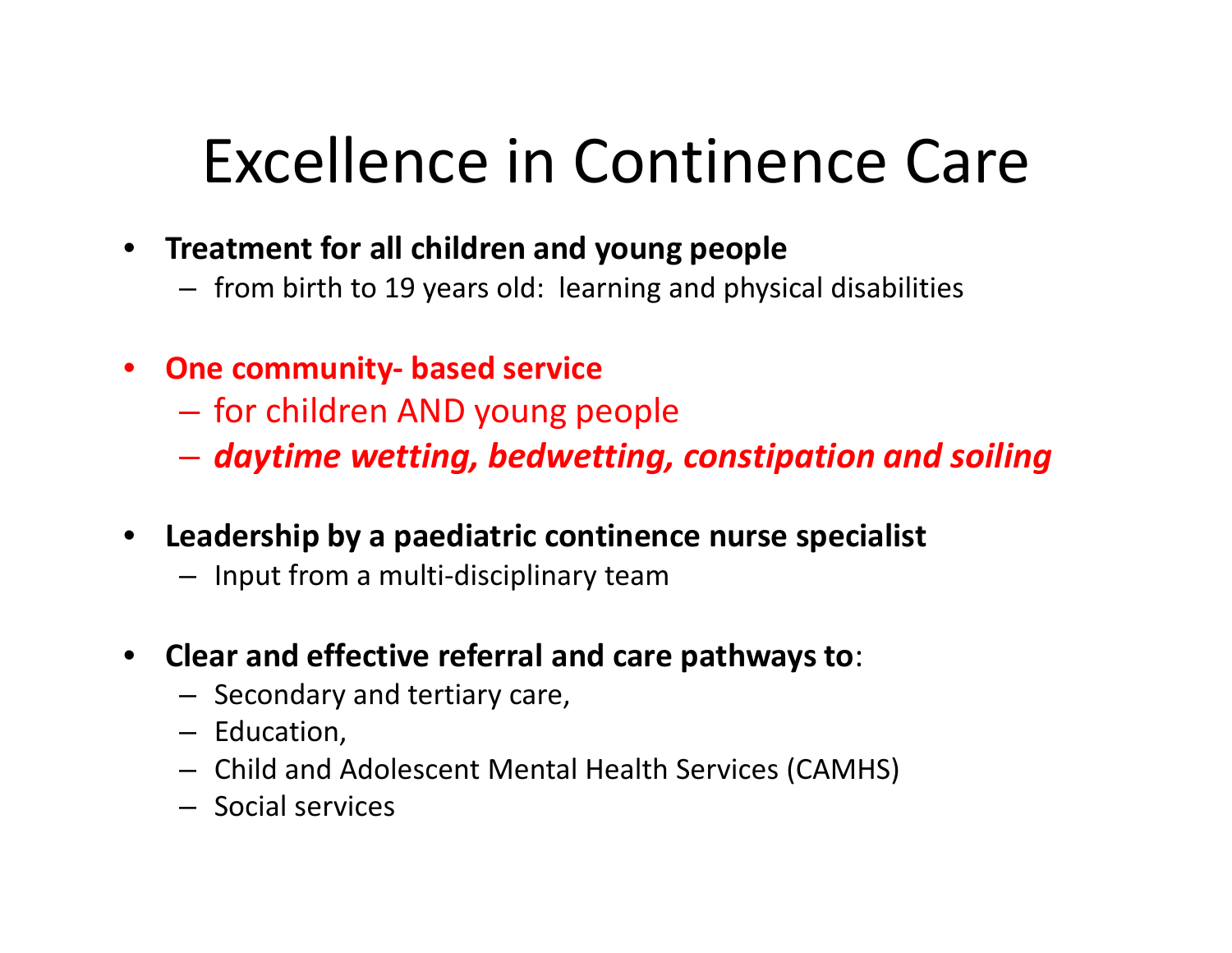# BUT

- School Nurses and HVs now under LA and PHE control
- LAs and PHE have had budgets cut
- AND….
- "…clinical support for enuresis or incontinence lies with NHS England".
- Continence removed from remit of some school nurses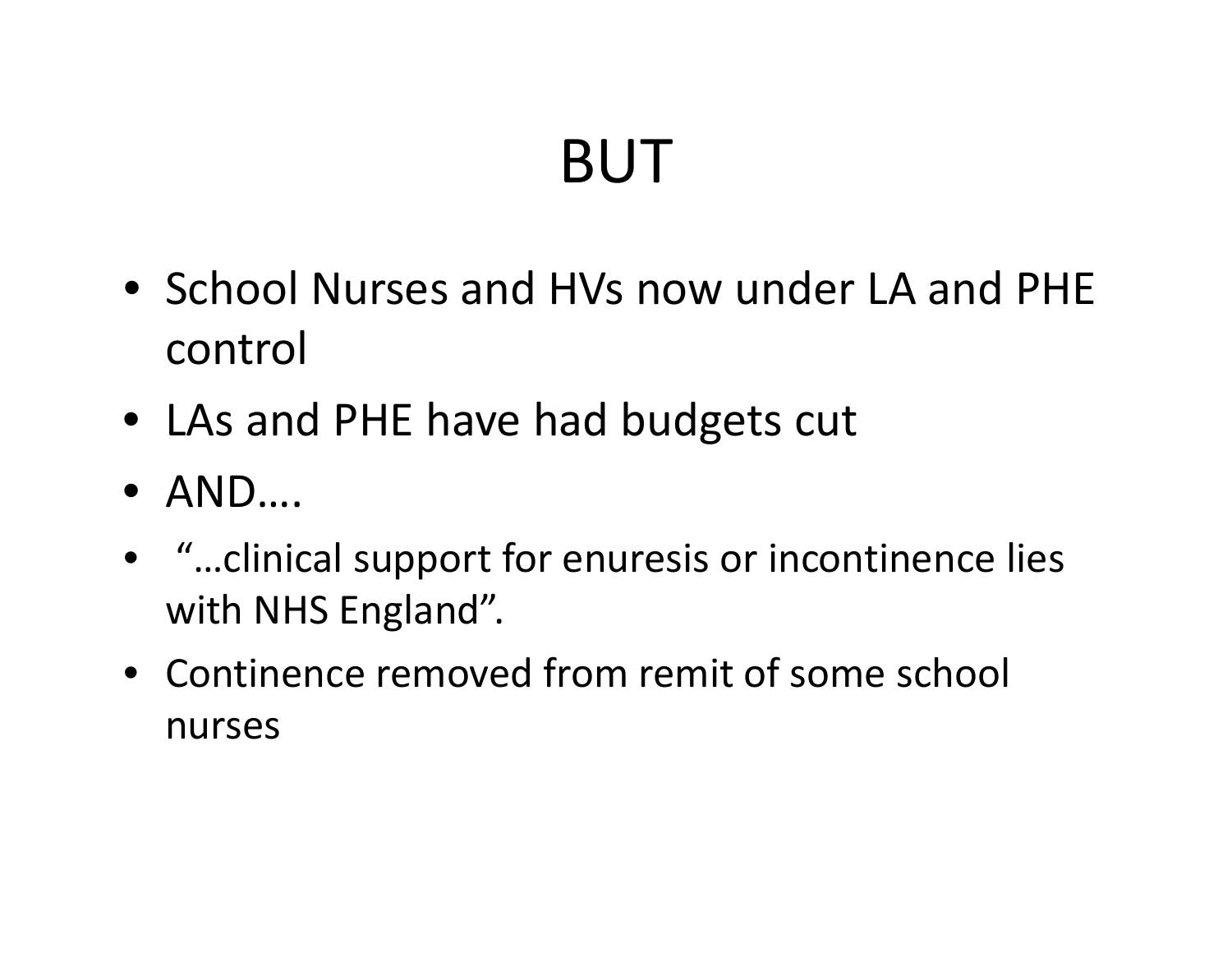### "Identification of continence issues and referral to appropriate services"



Public Health England

Maximising the school nursing team contribution to the public health of schoolaged children

Guidance to support the commissioning of public health provision for school aged children 5-19

April 2014

- • Prepared by Wendy Nicholson, Professional Officer for School and Community Nursing, Public Health Nursing team, Department of Health
- • Identify need on school entry

• Signposting and referral to appropriate providers commissioned by CCGs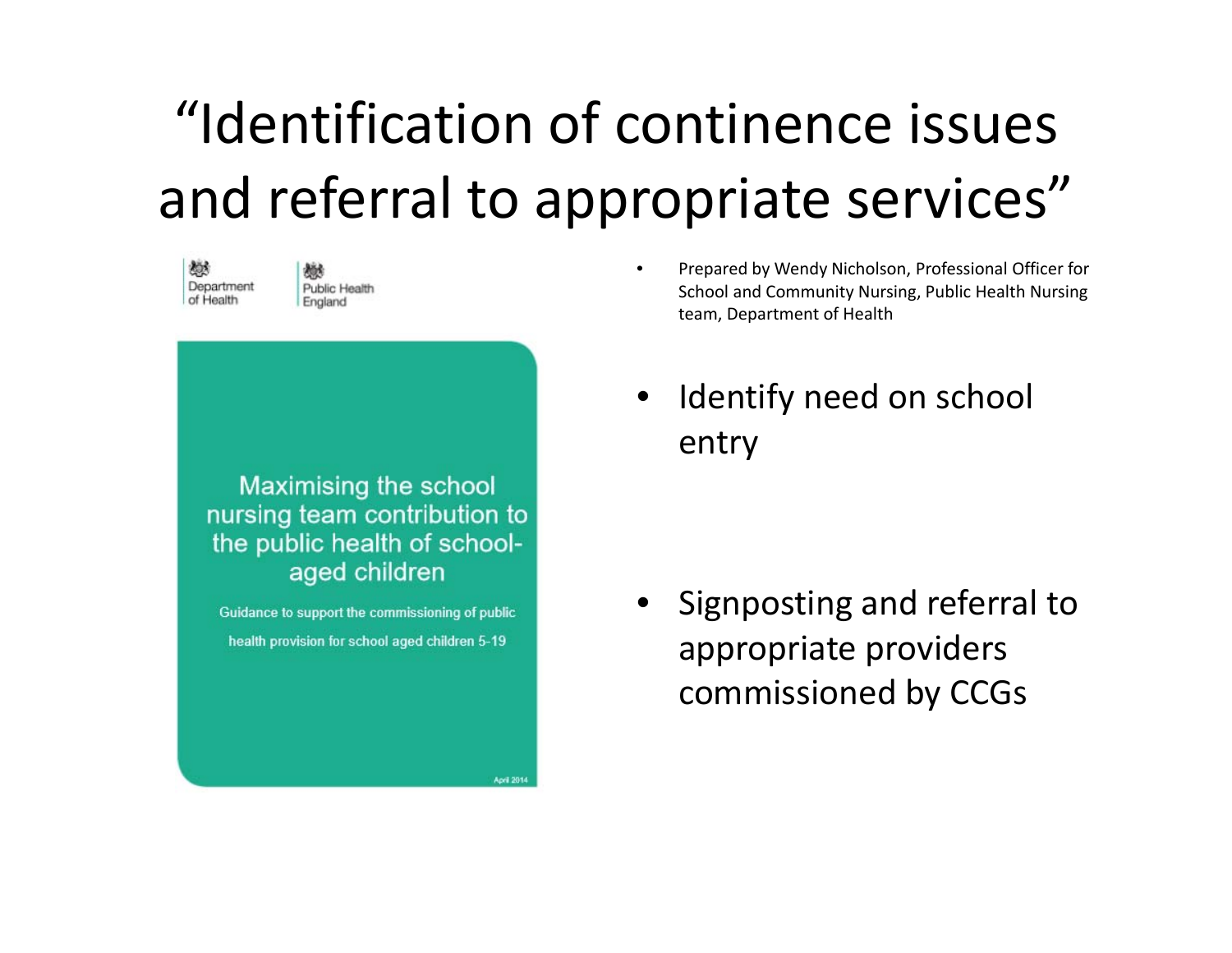#### January 2016



Protecting and improving the nation's health

#### Best start in life and beyond: Improving public health outcomes for children, young people and families

Guidance to support the commissioning of the Healthy Child Programme 0-19: **Health Visiting and School Nursing** services

Commissioning Guide 2: Model specification for 0-19 Healthy Child Programme: Health Visiting and School Nursing Services

• "clinical support for enuresis or incontinence lies withNHS England and clinical commissioning groups"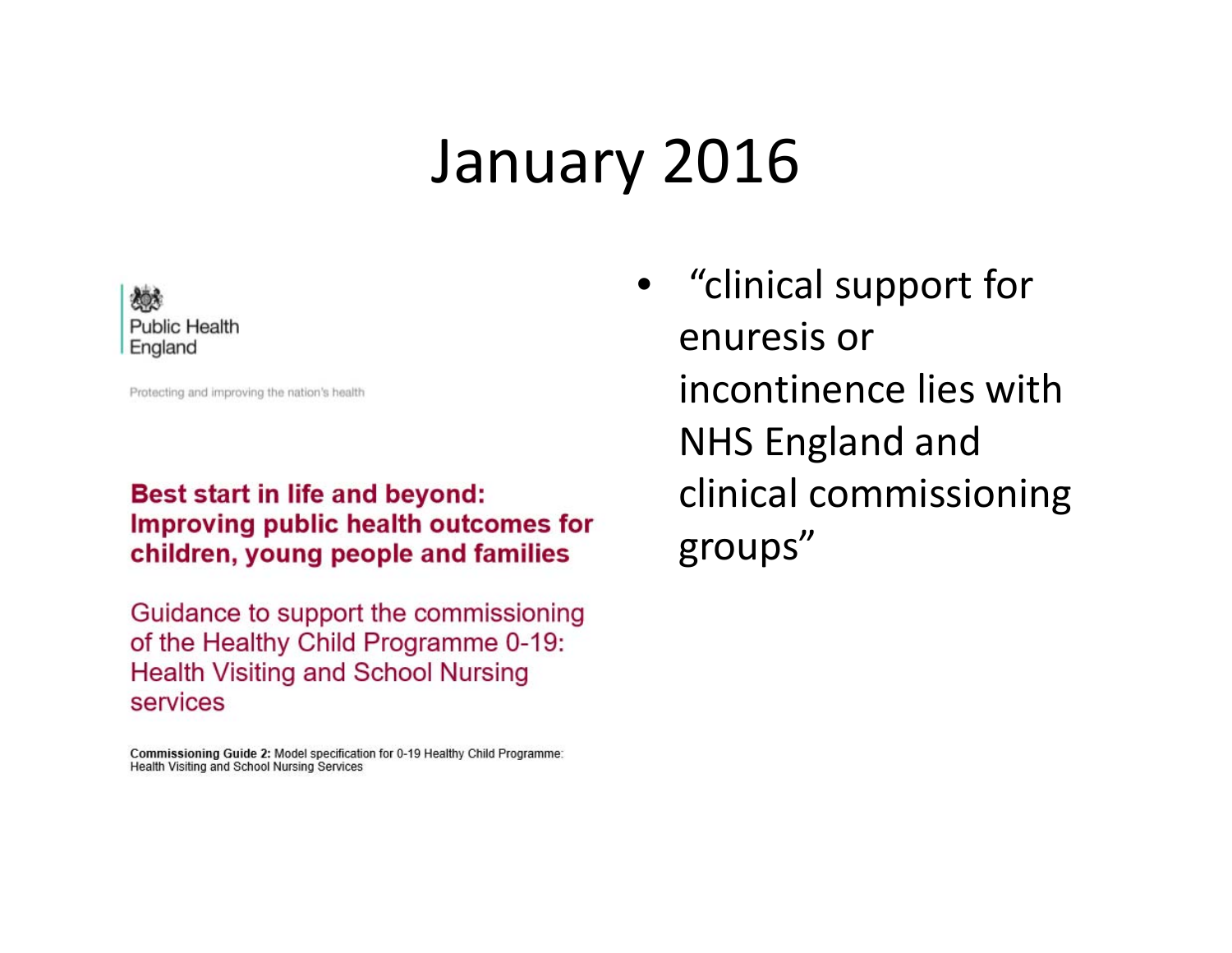### Two Standards

- **Level 1**:
	- – Nursery Nurses, Health Visitors, School Nurses,
		- Commissioned by Local Authorities / Public Health
- **Level 2:**
	- Community paediatric continence nurse specialists
	- some school nurses and health visitors
		- Commissioned by CCGs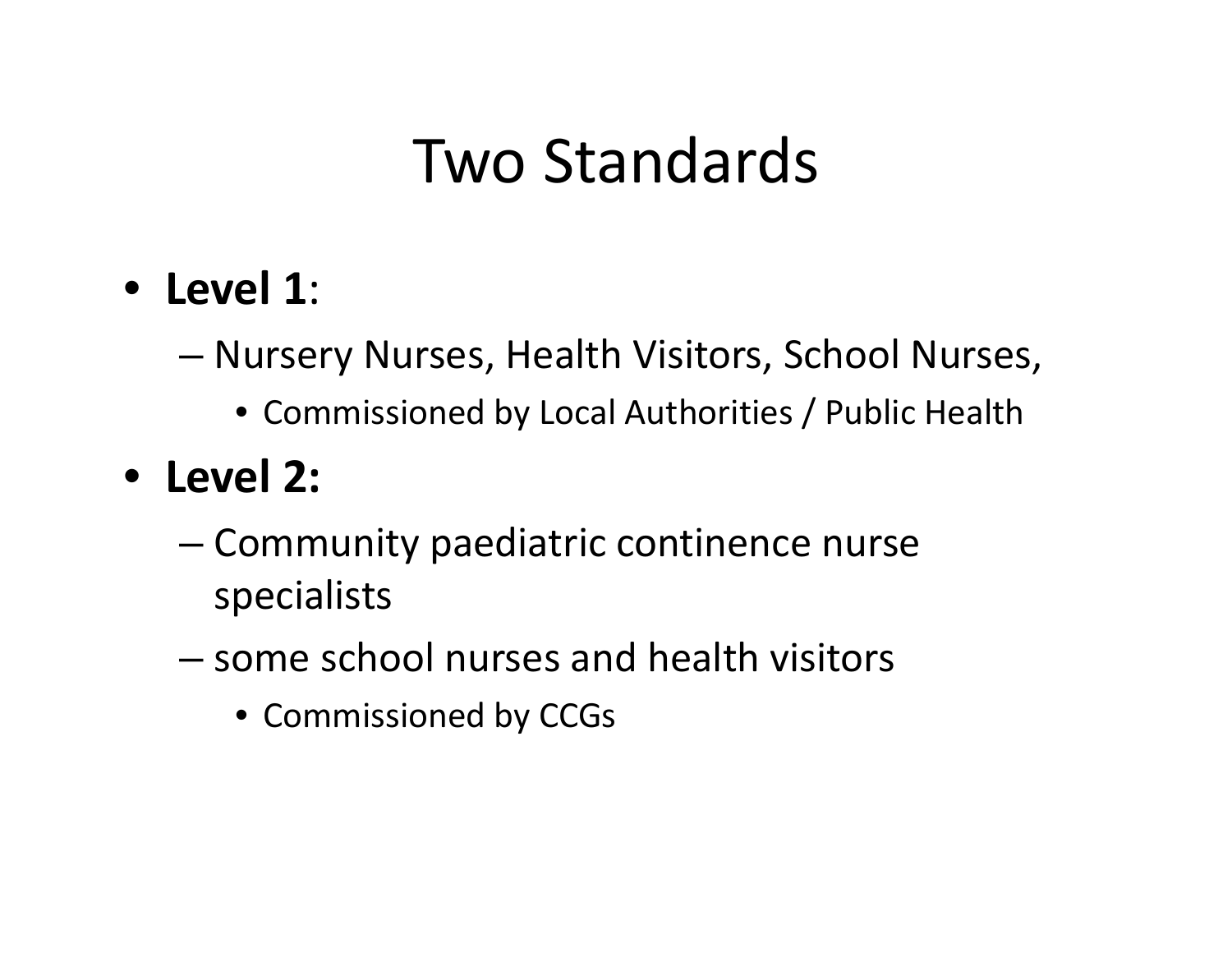#### Two Roles

#### • **Level 1: early identification of problems**:

- –bladder, bowel,
- –– toilet training problems,
- $-$  including in children with special needs.
- **Level 2: "one community ‐ based service"**
	- –– children and young people
	- –all wetting (daytime and bedwetting),
	- –– constipation and soiling problems".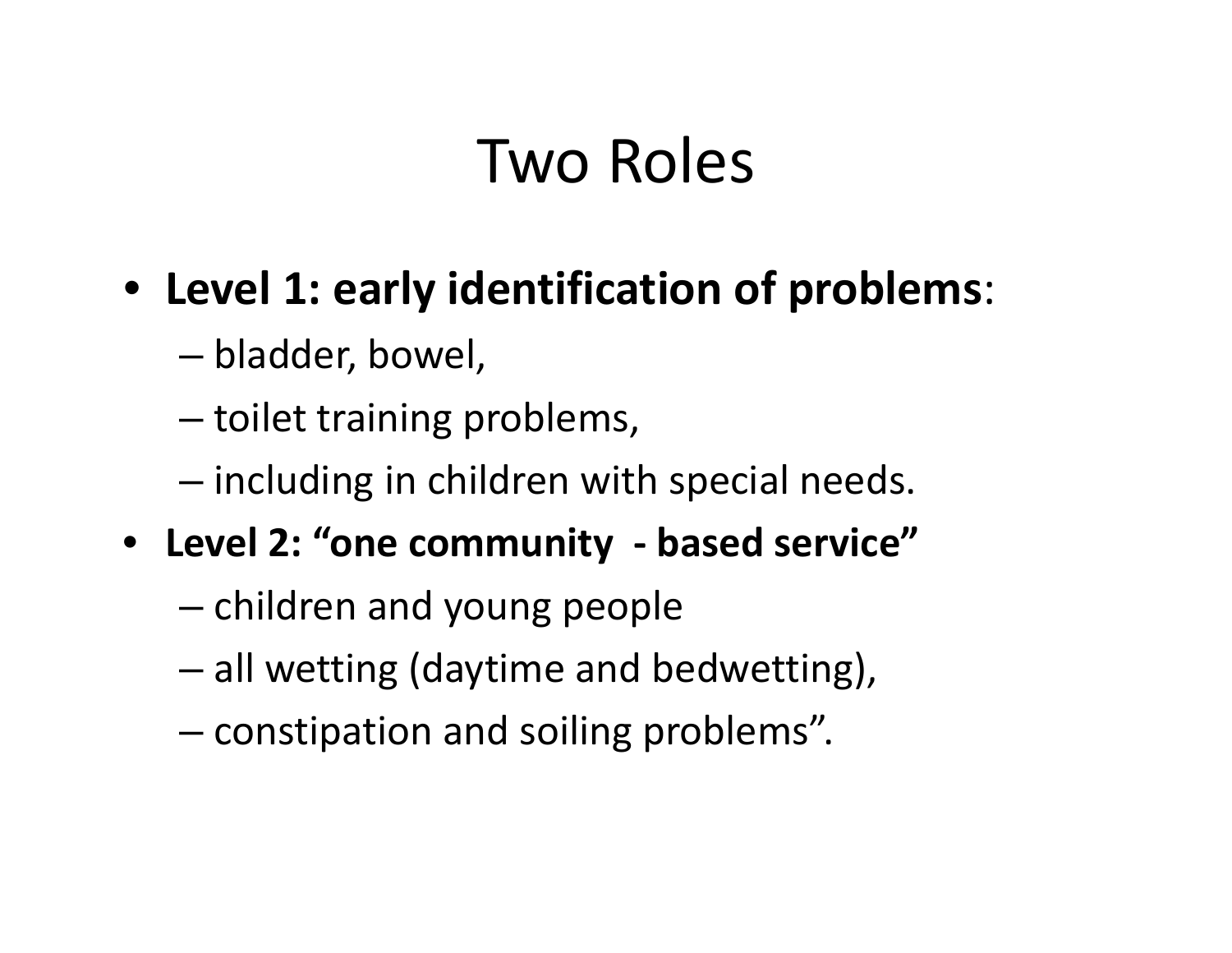## Skills: Level 1

- Knowledge of developmental milestones – in relation to continence
- Gain <sup>a</sup> basic history about continence status – from child, parents/carers and assess:
- Assess:
	- $-$  the impact of symptoms on the child and family
	- their desire for advice.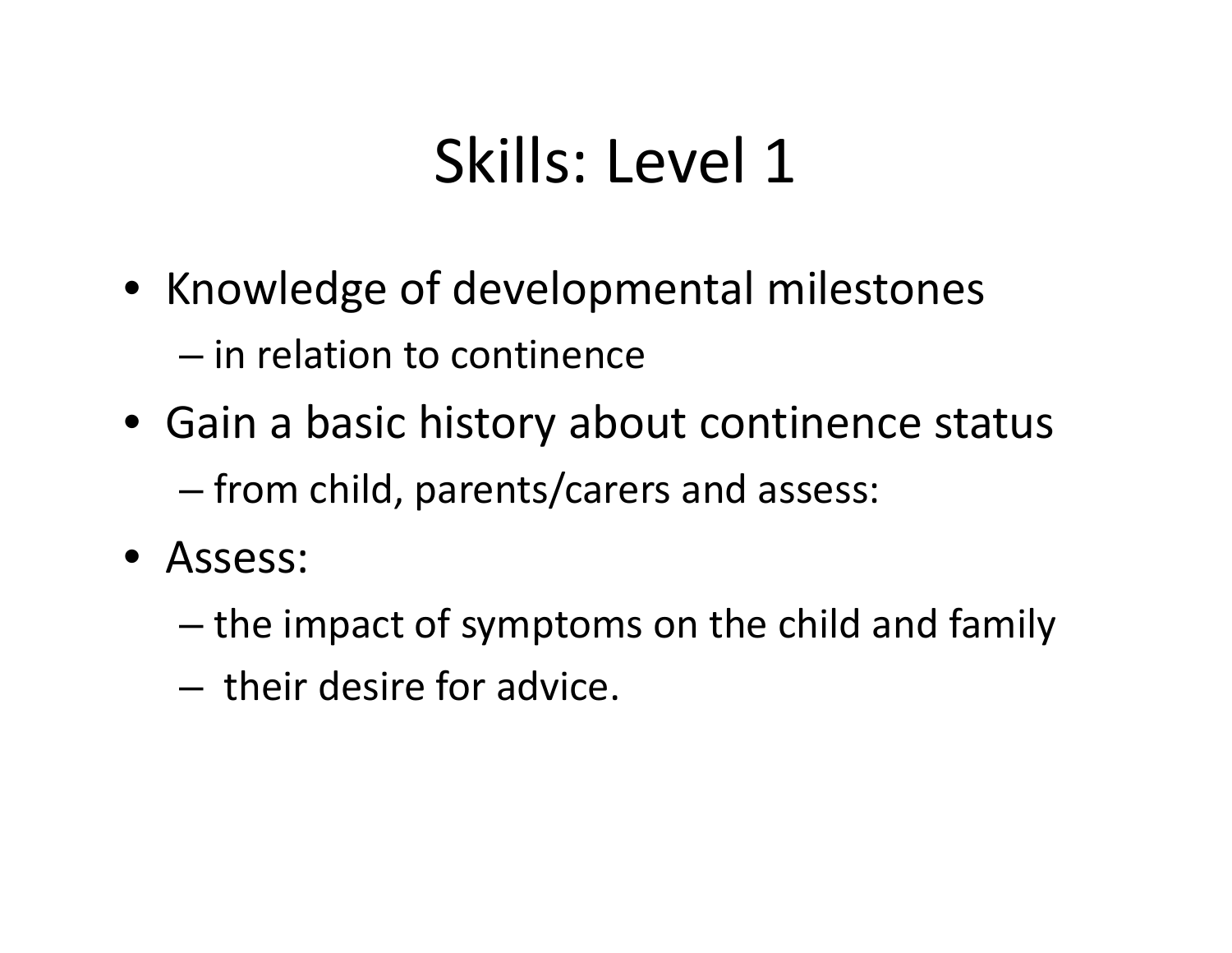#### Skills: Level 1 continued

- Identify when and how to refer
- Provide support and lifestyle advice.
- Promote toilet training,
	- – $-$  including in children with additional needs.
- Be aware of 'red flags'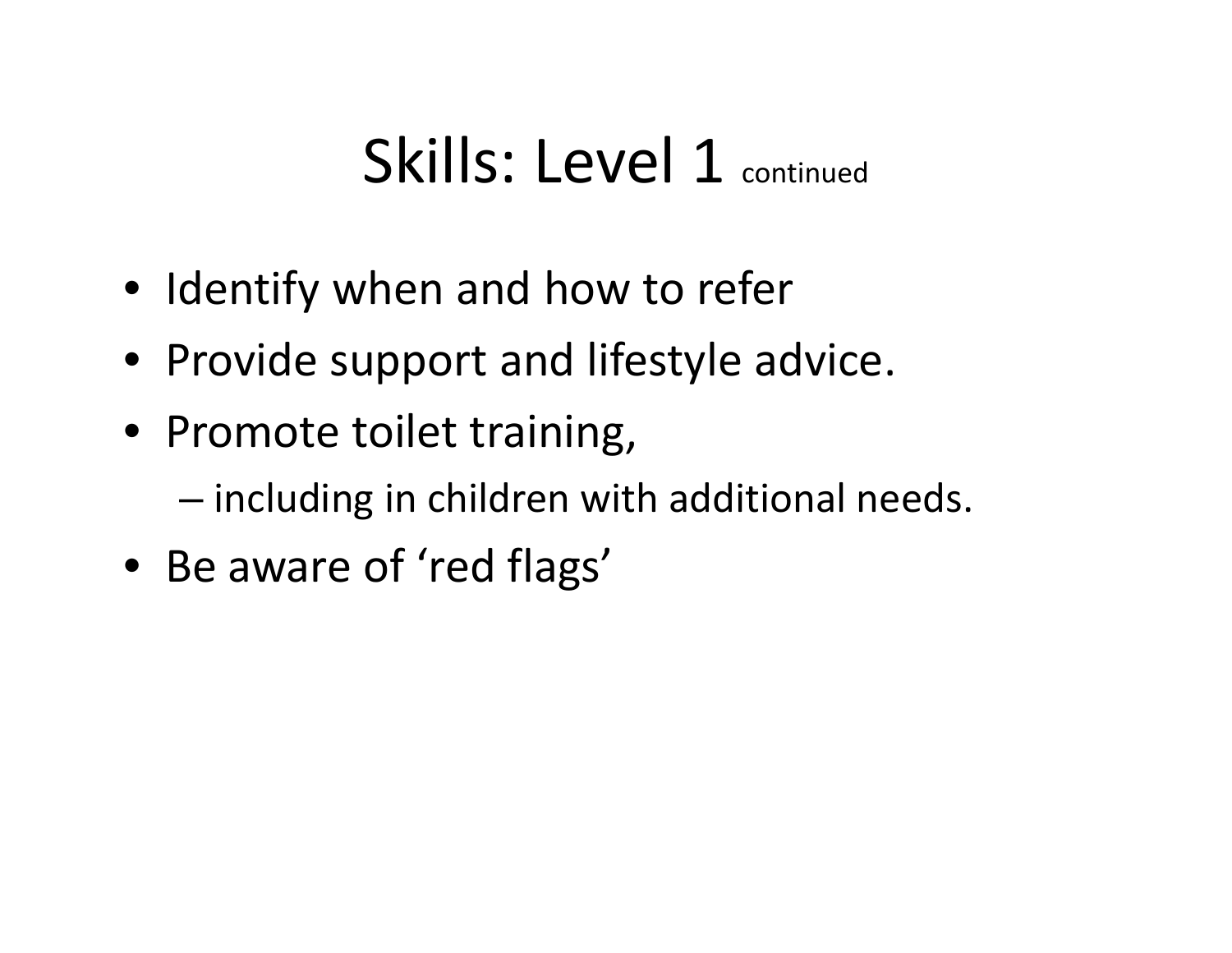## Skills: Level 2

• Take <sup>a</sup> full history

–to identify bladder and bowel dysfunction.

- Administer and interpret charts,
	- – $-$  frequency volume, bowel diaries etc.
- Understand
	- co‐morbidities and safeguarding.
- Recognise 'red flags'.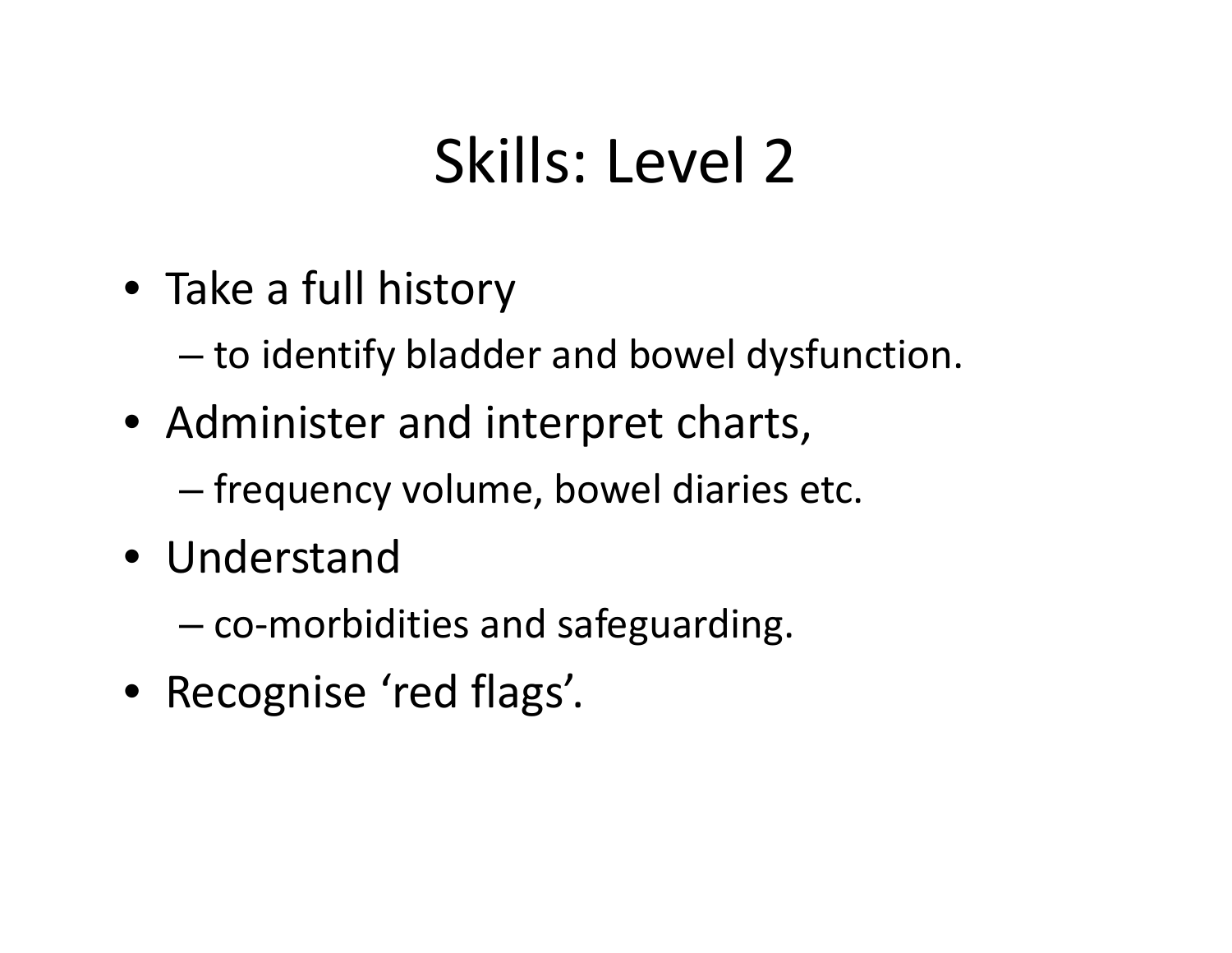### Skills: Level 2 continued

- Recognise the need to investigate for UTI — including urinalysis
- Perform bladder ultrasound scan
- Advise on lifestyle interventions.
- Advise on the use of:
	- –enuresis alarms, desmopressin,
	- –anticholinergics laxatives.
- Advise about continence containment products.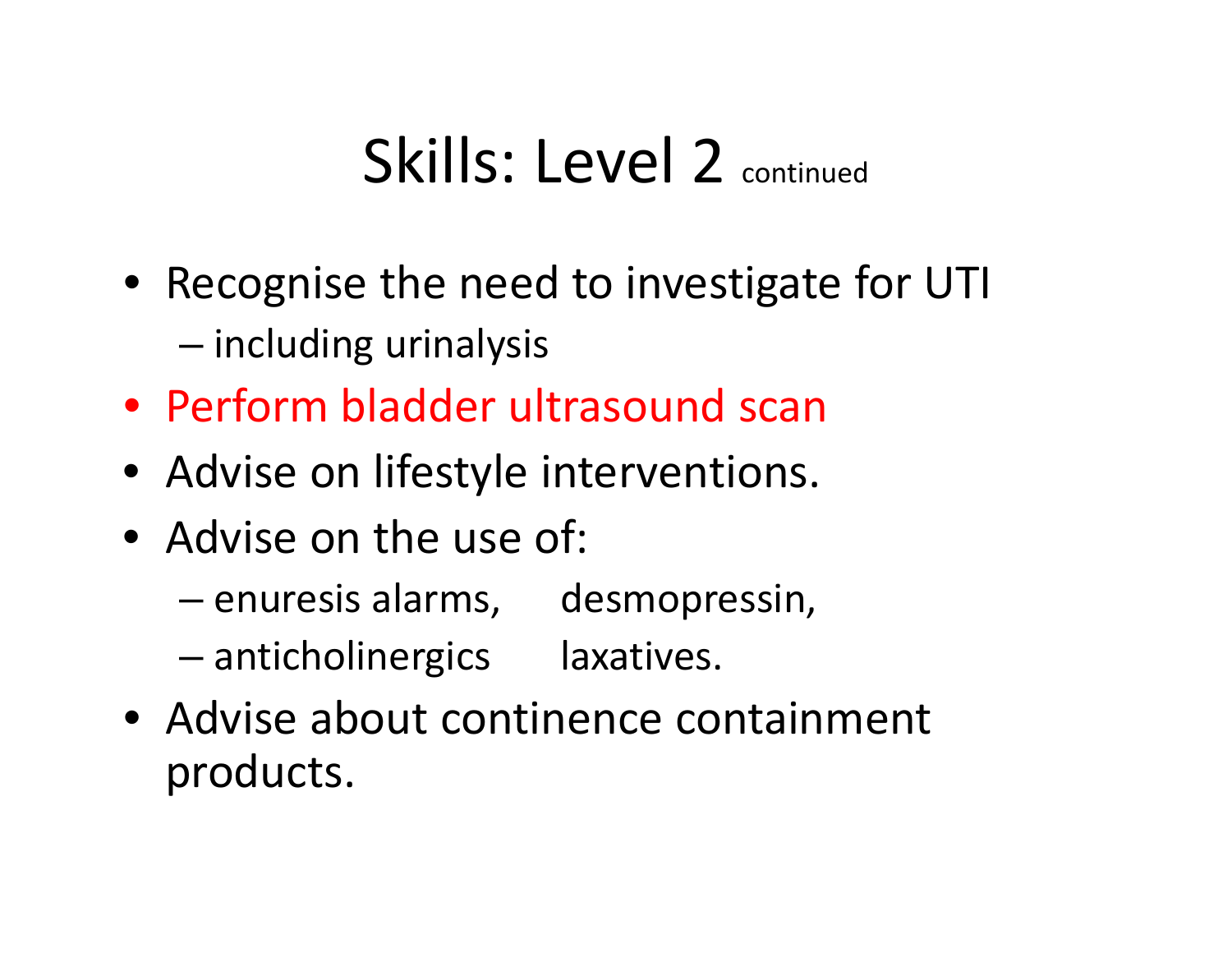### Skills: Level 2 continued again

- Modify treatment
- Advise on avoiding relapse.
- Provide advice, and training to:
	- – $-$  Level 1 and other professionals
	- Educational and care staff
- Liaise with
	- –GPs, community staff,
	- secondary tertiary care
- Make appropriate onward referrals
	- when treatment outcomes are not achieved
	- 'red flags'.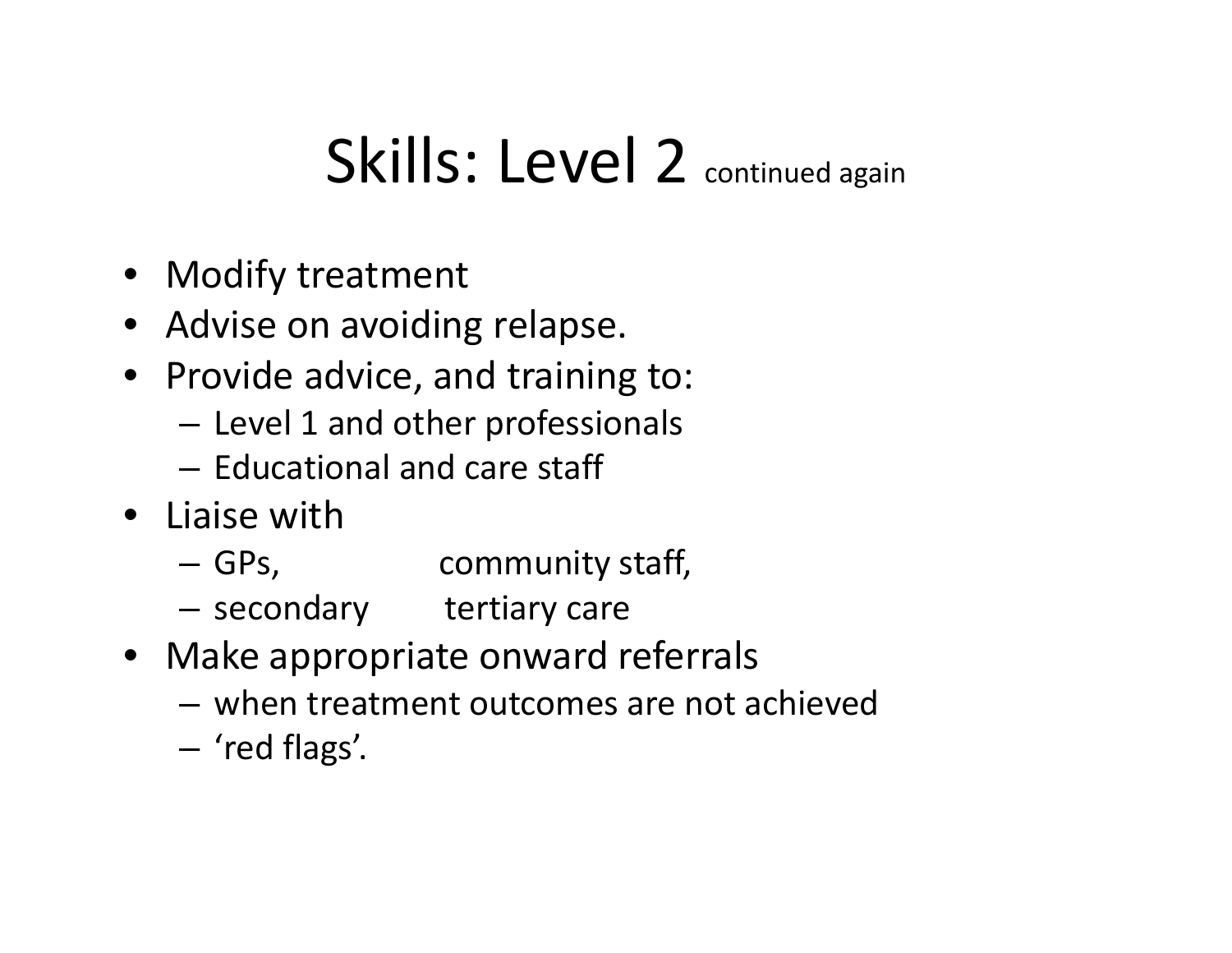#### Format

- Knowledge base
- Assessment of the patient
- Basic investigations
- Initiating treatment
- Reviewing the outcome of treatment
- Supervision and training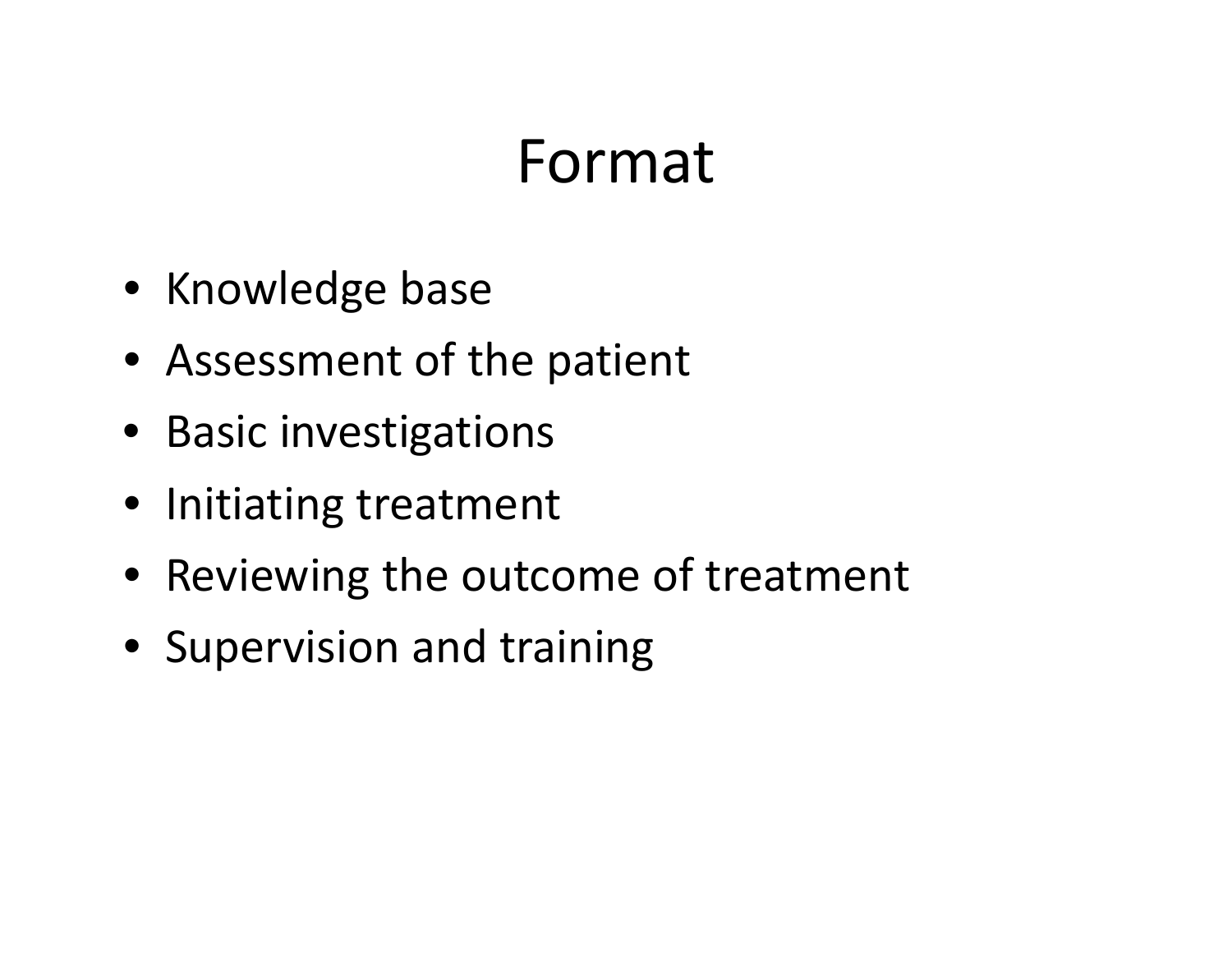# Subheadings

| Knowledge criteria                                                                                                                 | Clinical competence and Professional skills                                                                                            | <b>Training support</b>                         | Assessment            | References                                                                                    |
|------------------------------------------------------------------------------------------------------------------------------------|----------------------------------------------------------------------------------------------------------------------------------------|-------------------------------------------------|-----------------------|-----------------------------------------------------------------------------------------------|
| Knowledge of stages of normal physical<br>development including bladder and bowel<br>control and skills related to toilet training | Ability to gain a basic history about continence<br>status from the parents/carers and assess<br>symptom impact and desire for advice. | e-learning, access to<br>appropriate literature | Direct<br>observation | British Association for<br>Early Childhood<br>Education.<br><b>Healthy Child</b><br>Programme |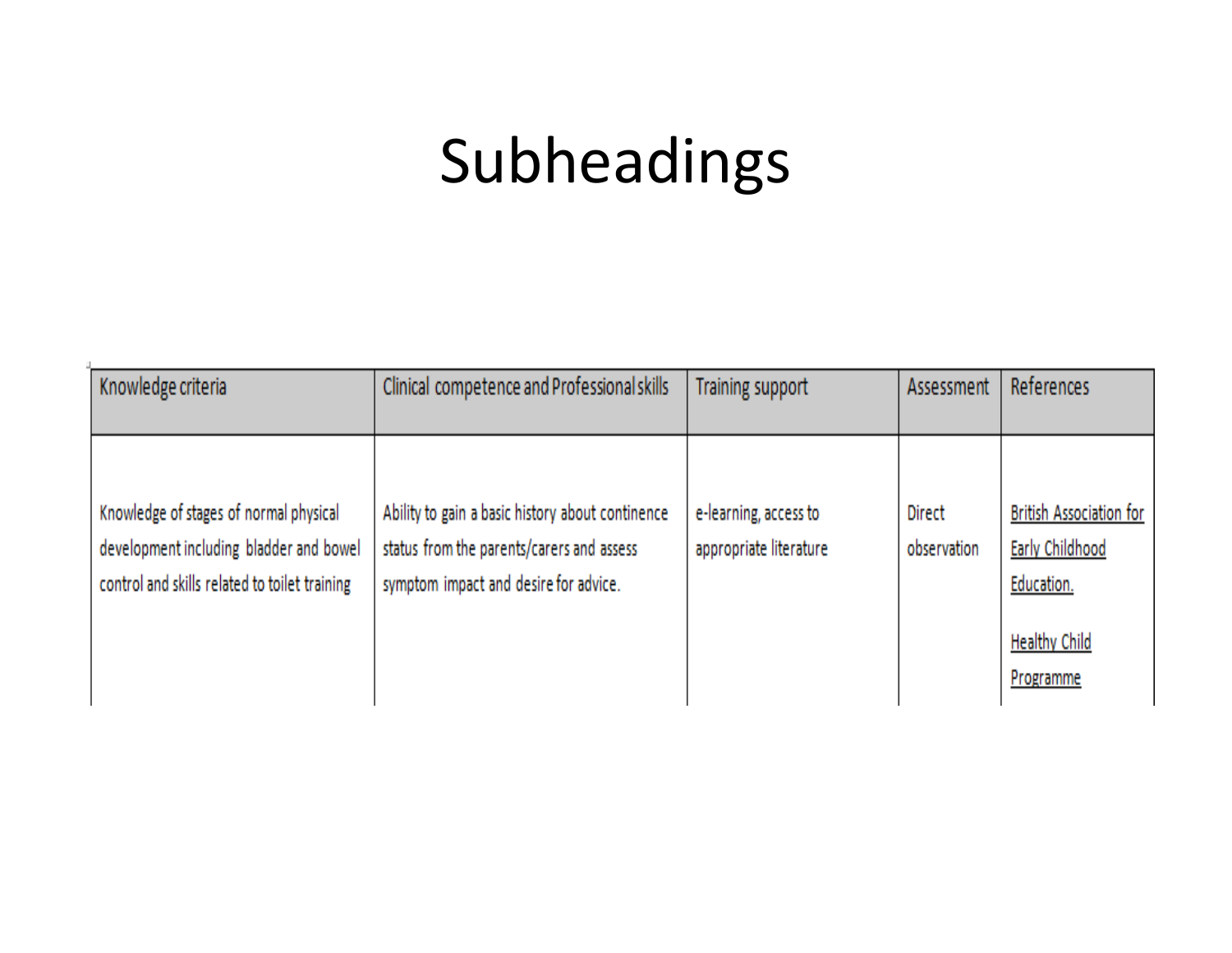#### References

#### **International Children's Continence Society (ICCS)**

| $\ddot{\mathrm{+}}$ |                            |                                |                                               |
|---------------------|----------------------------|--------------------------------|-----------------------------------------------|
|                     | Reference                  | Title                          | Link                                          |
|                     |                            |                                |                                               |
|                     | <b>ICCS Clinical tools</b> | 1 Week Voiding Diary           | http://i-c-c-s.org/members/Clinical-Tools.cgi |
|                     |                            |                                |                                               |
|                     |                            | 24-Hour Frequency/Volume Chart |                                               |
|                     |                            |                                |                                               |
|                     |                            | 24-48 Hour Toilet Protocol     |                                               |
|                     |                            |                                |                                               |
|                     |                            | 72-Hour Frequency/Volume Chart |                                               |
|                     |                            | Parental Questionnaire         |                                               |
|                     |                            |                                |                                               |
|                     |                            | <b>Extended History Taking</b> |                                               |
|                     |                            |                                |                                               |
|                     |                            | <b>Bowel Diary</b>             |                                               |
|                     |                            |                                |                                               |
|                     |                            | Dry Pie Chart                  |                                               |
|                     |                            |                                |                                               |

ICCS membership 30 Euros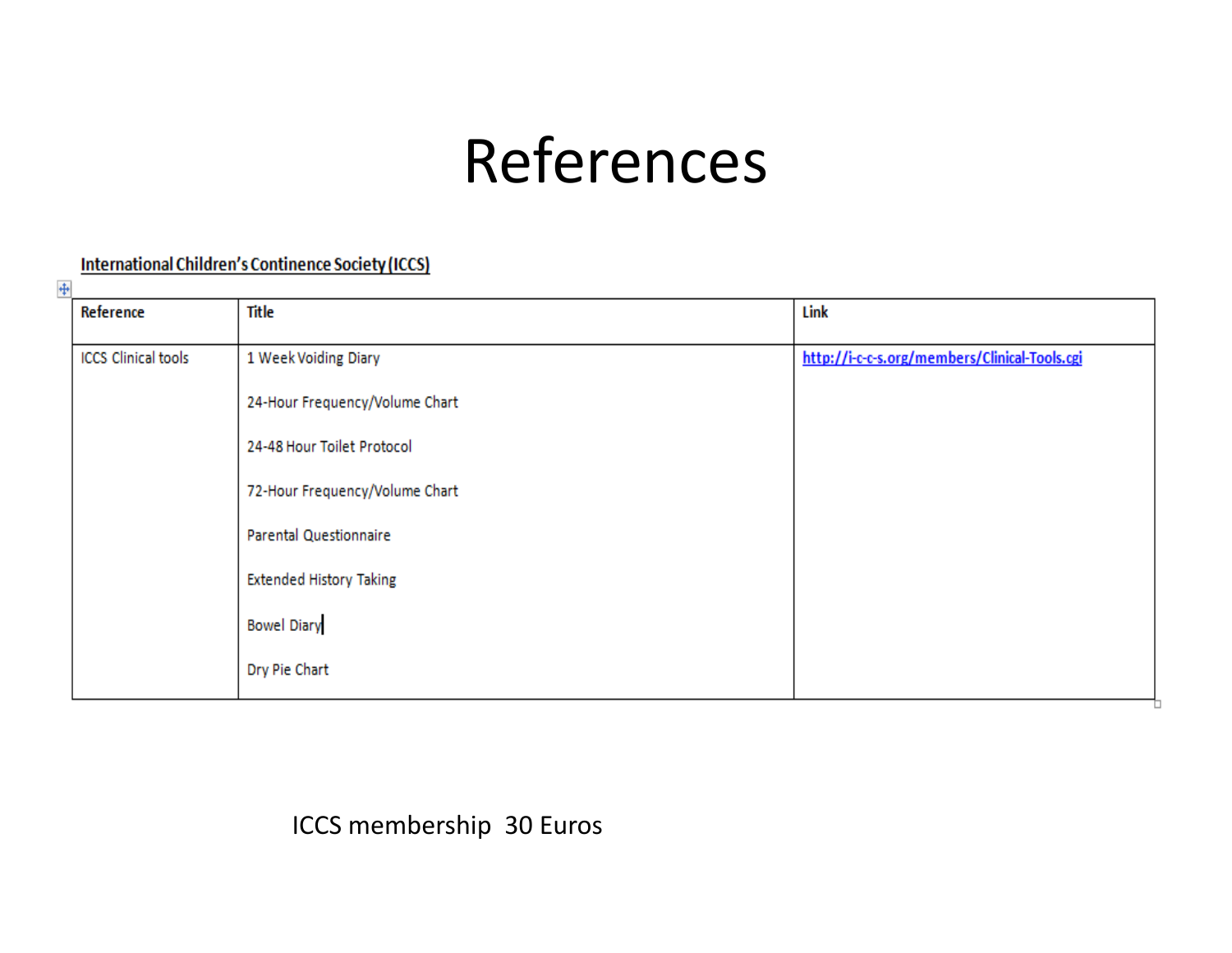#### Comments Please

- UKCS: News and downloads
- $\bullet$ http://www.ukcs.uk.net/newsletter-downloads/downloads/policy-documentsdownloads/
- PCF: Resources
- $\bullet$ http://www.paediatriccontinenceforum.org/resources/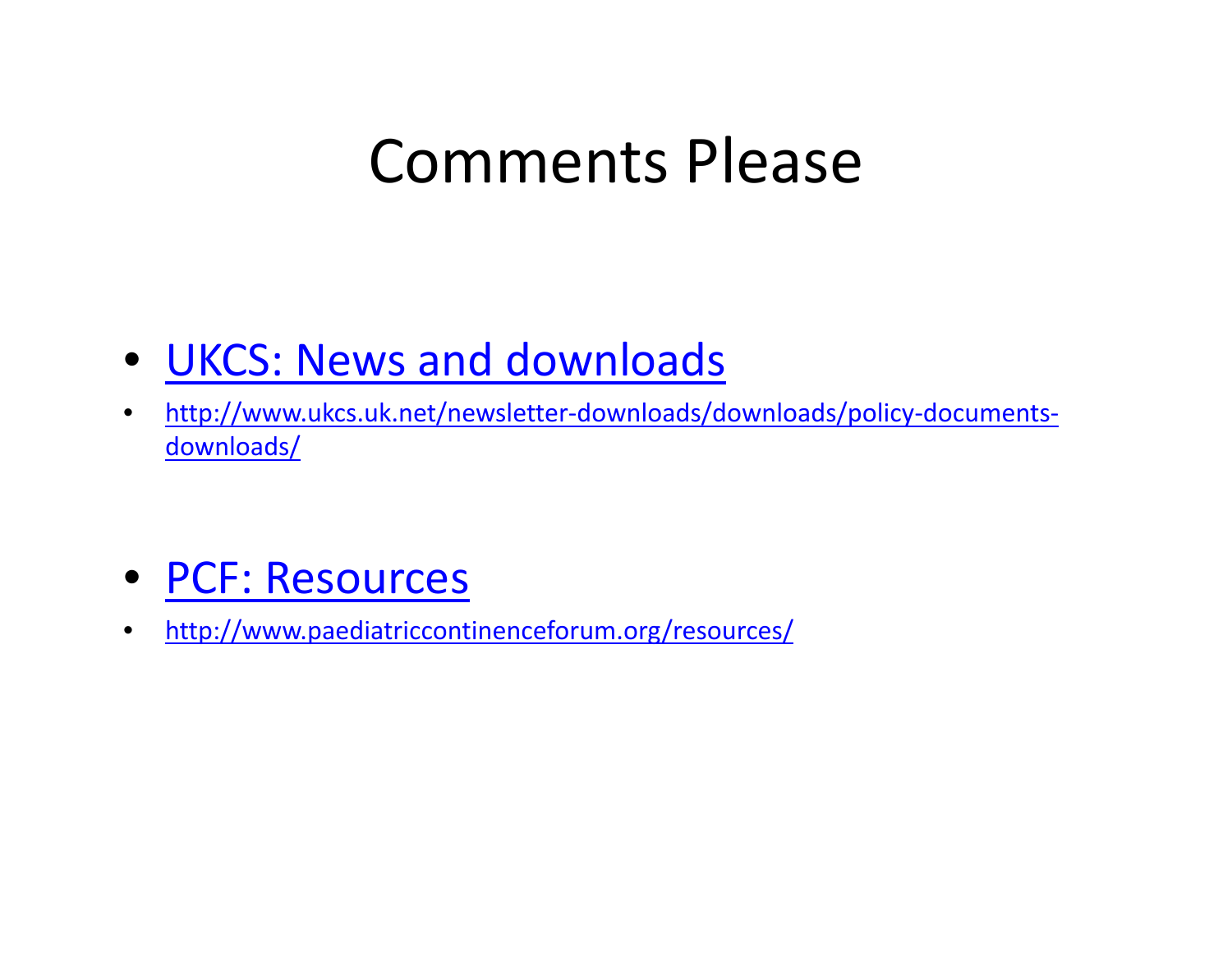## **The Community Paediatric Continence Service**

- **Effective referral and care pathways to**
	- –— secondary care
	- – $-$  education,
	- – $-$  community mental health (CAMHS)
	- social services
- **Train and support local primary care colleagues**
	- –*community nursing, health visitors, GP's*
	- –**preventative** treatment
	- –**early stage** treatment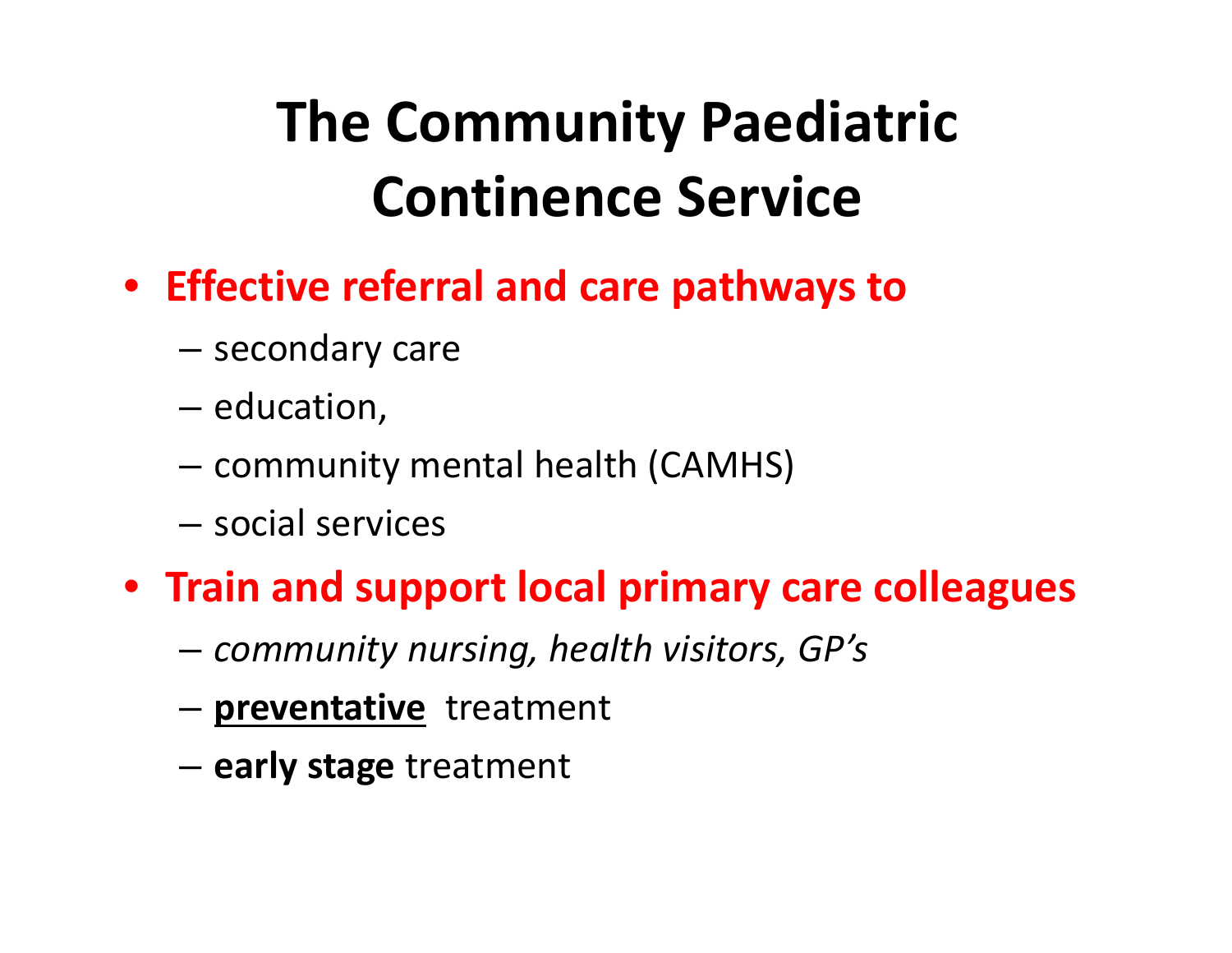

The epidemiology of general paediatric outpatients referrals: 1988 and 2006. Child: Care, Health & Development. 39(1):44‐<sup>9</sup> E. Thompson, C. Ni Bhrolchain, Wirral University Hospital

|                                                               | 1988                                                 | 2006                                                      |
|---------------------------------------------------------------|------------------------------------------------------|-----------------------------------------------------------|
| <b>Referral Rates</b><br>per 1000 children<br>per year (<15y) | 15.5                                                 | 25.7                                                      |
| Most common<br>reasons for<br>referral %                      | Asthma<br>(15%)<br><b>Heart murmur</b><br>$(13.8\%)$ | <b>Constipation</b><br>(10.5%)<br><b>Enuresis</b><br>(7%) |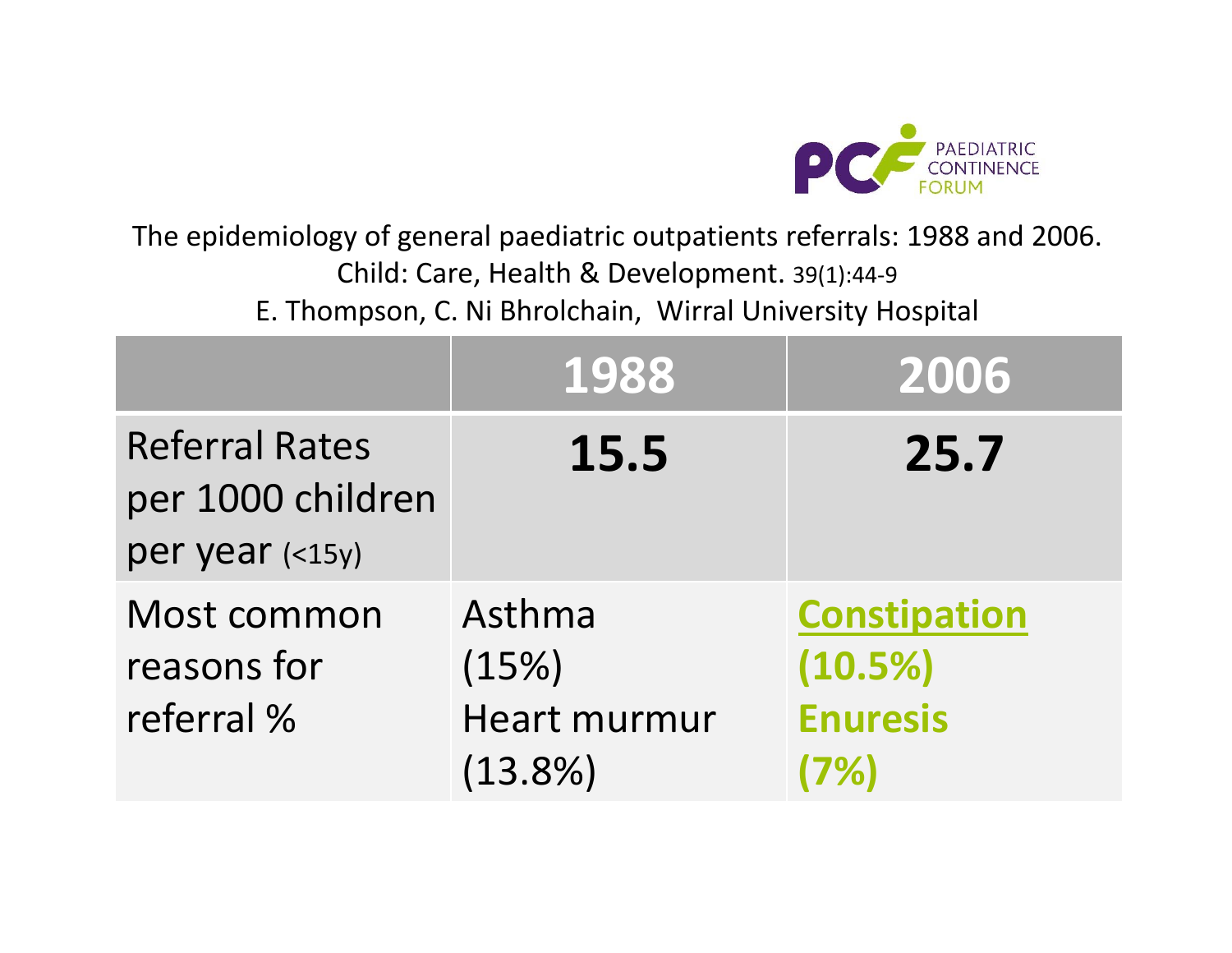

The epidemiology of general paediatric outpatients referrals: 1988 and 2006. Child: Care, Health & Development. 39(1):44‐<sup>9</sup> E. Thompson, C. Ni Bhrolchain, Wirral University Hospital

|                                                                      | 1988                                  | 2006                                                 |
|----------------------------------------------------------------------|---------------------------------------|------------------------------------------------------|
| <b>Referral Rates</b><br>per 1000 children<br>per year (<15y)        | 15.5                                  | 25.7                                                 |
| Most common<br>reasons for<br>referral per 1000<br>children per year | Asthma<br>2.3<br>Heart murmur<br>2.14 | <b>Constipation</b><br>2.7<br><b>Enuresis</b><br>1.8 |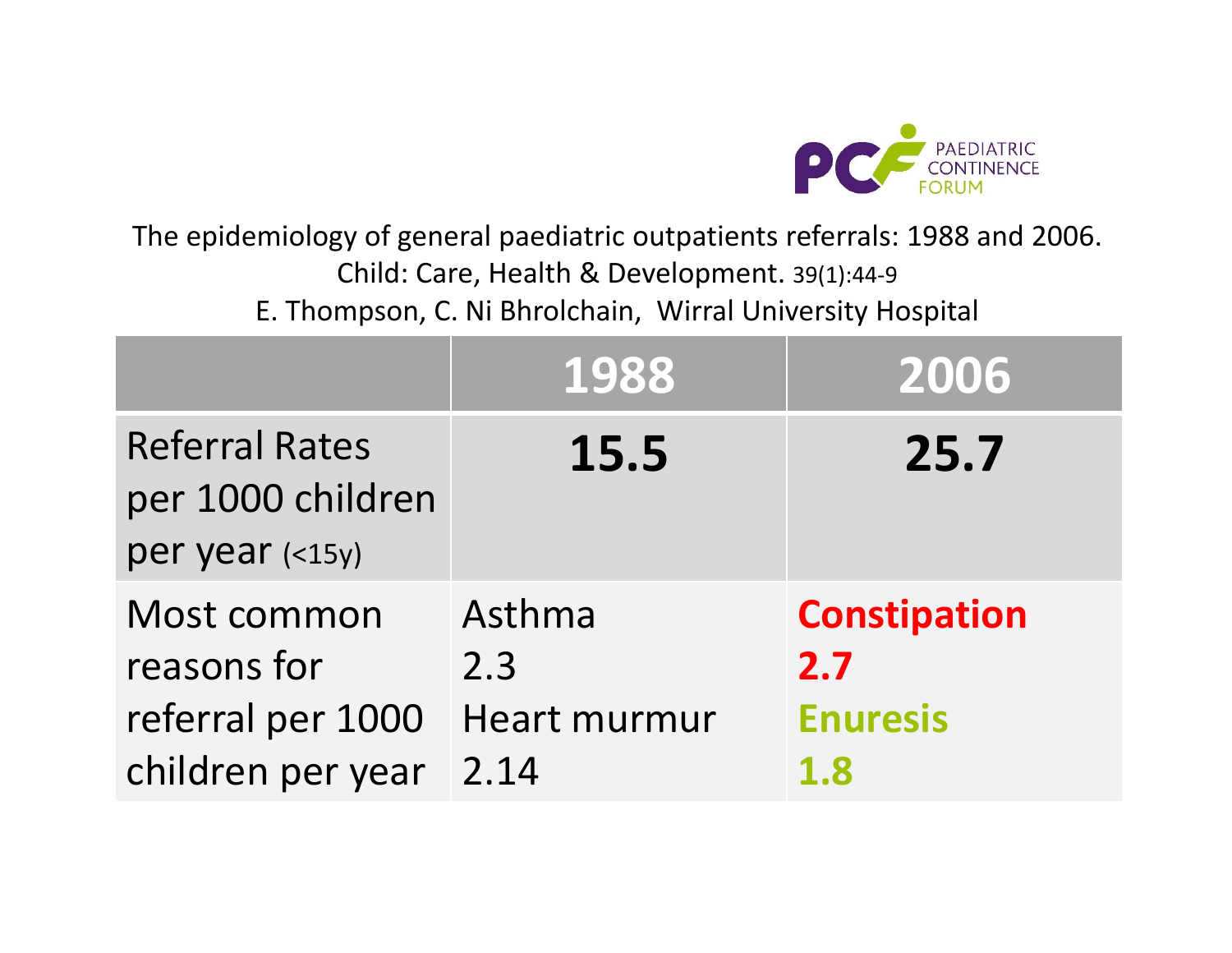#### Freedom of Information Percentage of responders

|                                                             | <b>2011 (PCTs)</b> | <b>2014 (CCGs)</b> |
|-------------------------------------------------------------|--------------------|--------------------|
|                                                             | 47%                | 100%               |
| <b>Response rate</b>                                        | 72 of 152 PCTs     | 211 CCGs           |
| % of respondents commissioning all four                     | 88%                | 39%                |
| <b>services</b>                                             | $(78\% - 93\%)$    | $(33% - 46%)$      |
| % of respondents commissioning a                            | 51%                | 26%                |
| joined-up service<br>% of respondents whose service was led | $(40\% - 63\%)$    | $(20\% - 32\%)$    |
| by a specialist paediatric continence                       | 25%                | 20%                |
| advisor                                                     | $(16\% - 36\%)$    | 15%-26%)           |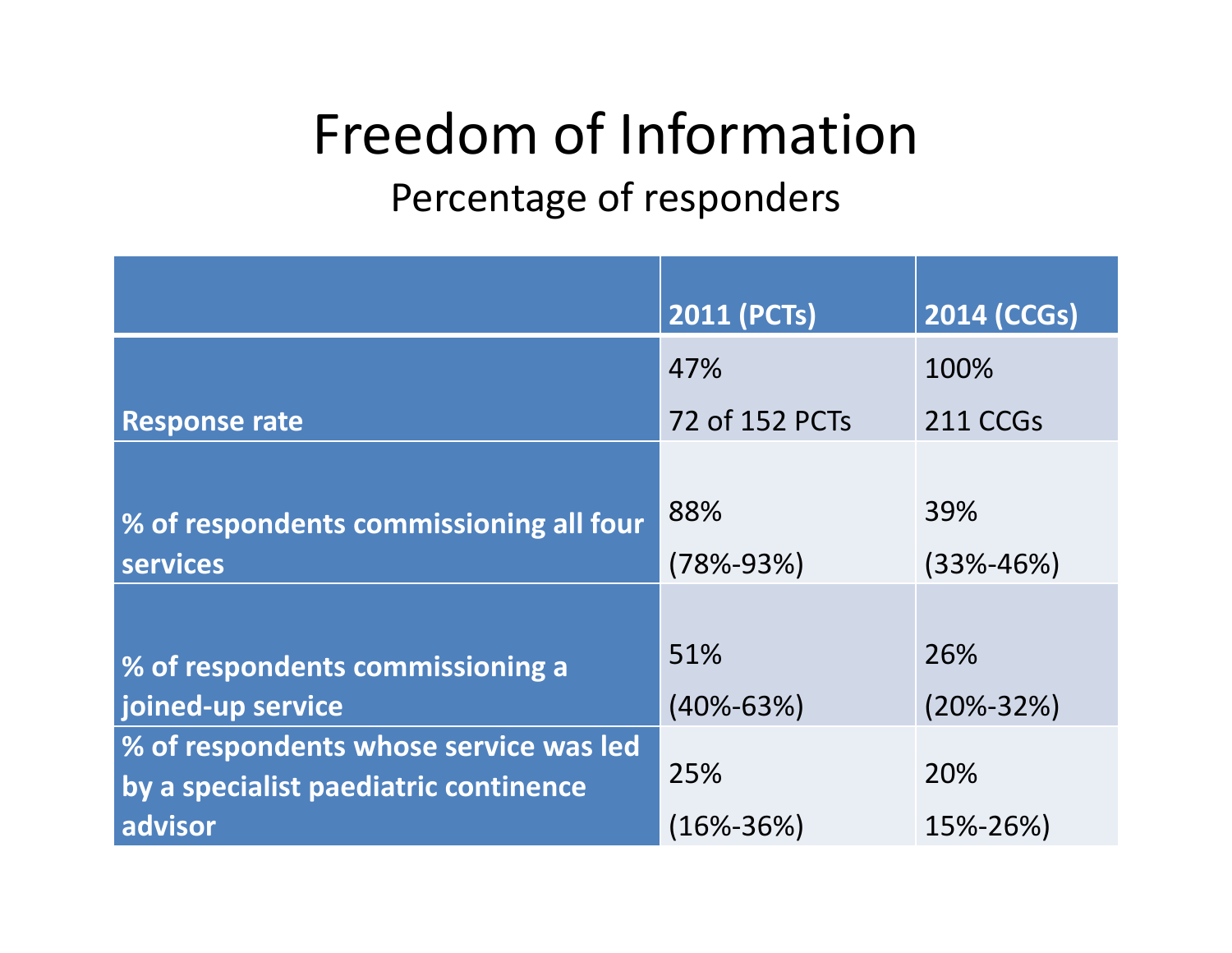#### Freedom of Information *Percentage of all CCGs*

|                                                                                            | <b>2011 (PCTs)</b>     | 2014 (CCGs)            |
|--------------------------------------------------------------------------------------------|------------------------|------------------------|
|                                                                                            | 47%                    | 100%                   |
| <b>Response rate</b>                                                                       | 72 of 152 PCTs         | 211 CCGs               |
| % of respondents commissioning all four<br><b>services</b>                                 | 41%<br>$(34\% - 49\%)$ | 39%<br>$(33% - 46%)$   |
| % of respondents commissioning a<br>joined-up service                                      | 24%<br>$(18\% - 32\%)$ | 26%<br>$(20\% - 32\%)$ |
| % of respondents whose service was led<br>by a specialist paediatric continence<br>advisor | 12%<br>$(8\% - 18\%)$  | 20%<br>15%-26%)        |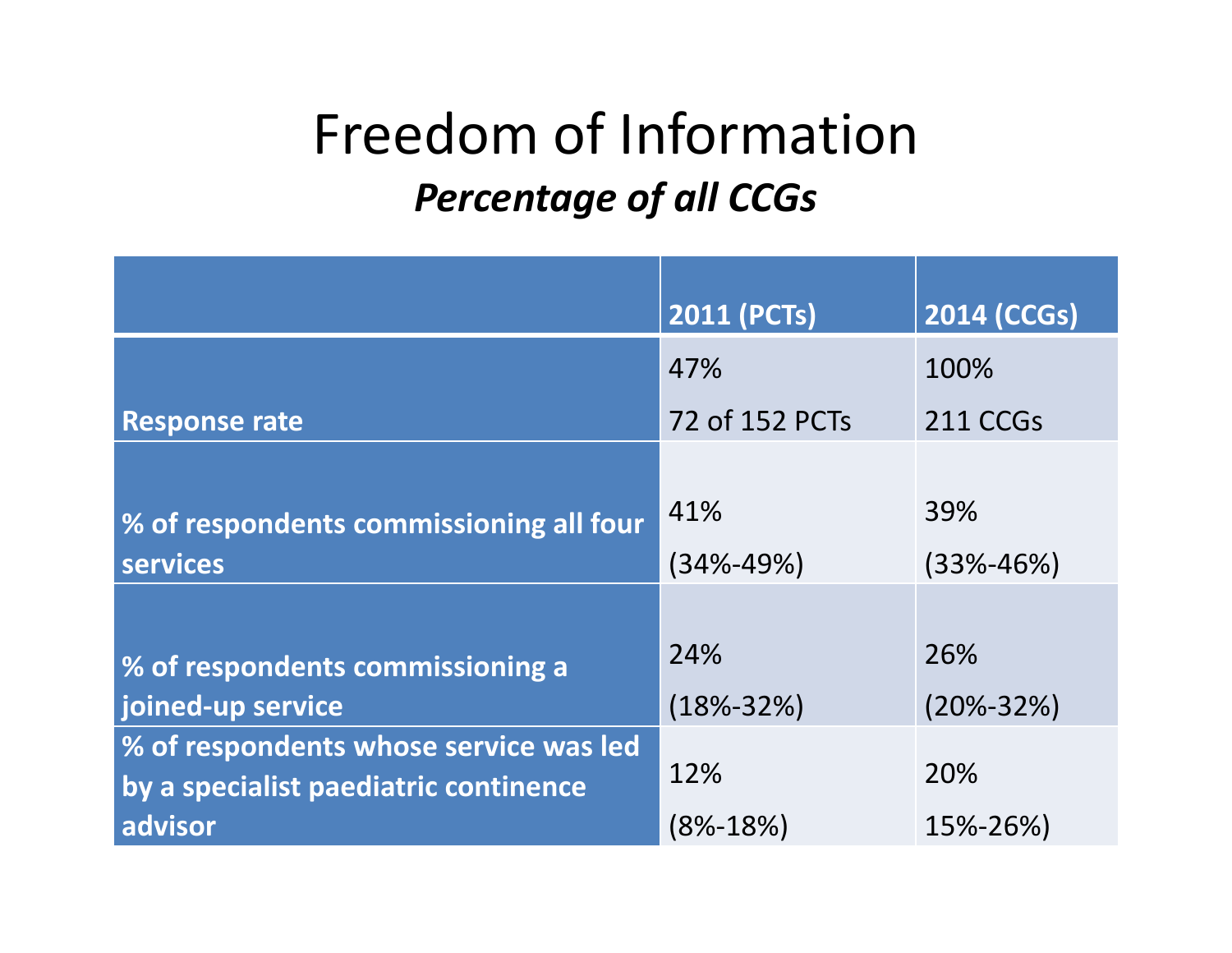#### Freedom of information: UK

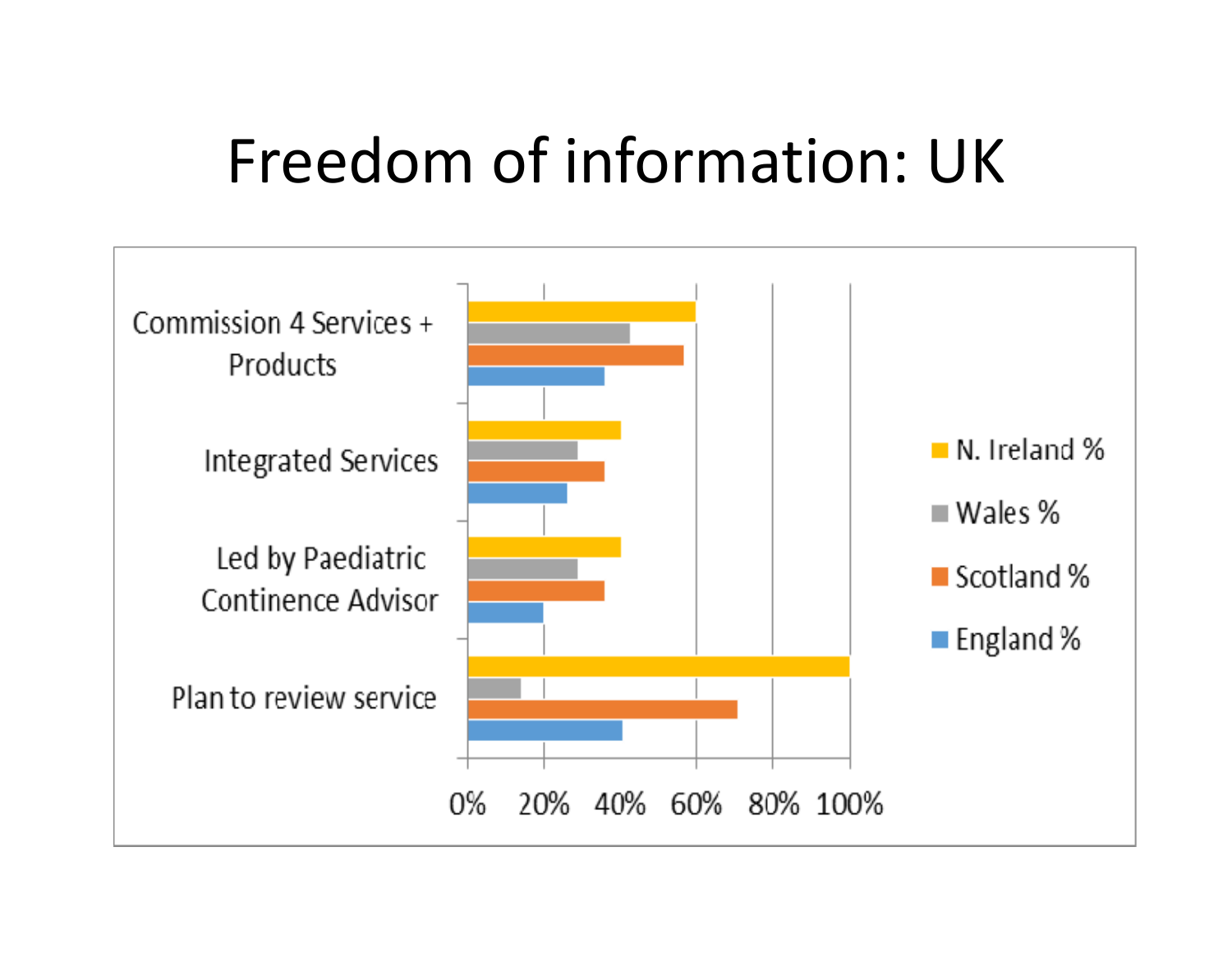#### Prevalence of Monosymptomatic Enuresis by Age and Sex

de Jonge 1969, Chiozza et al 1998. DSMIII definition

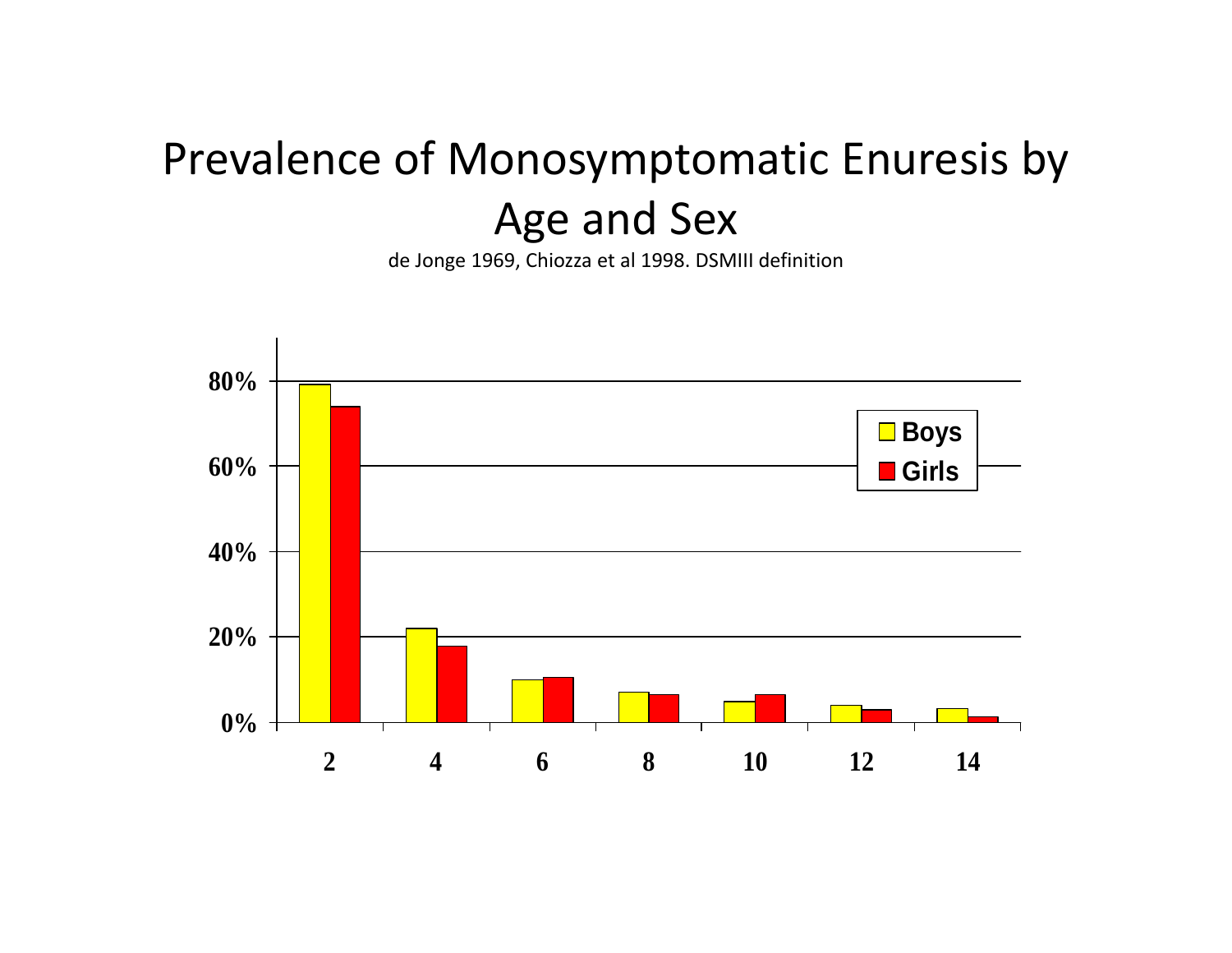#### Incidence of Incontinence in Childhood

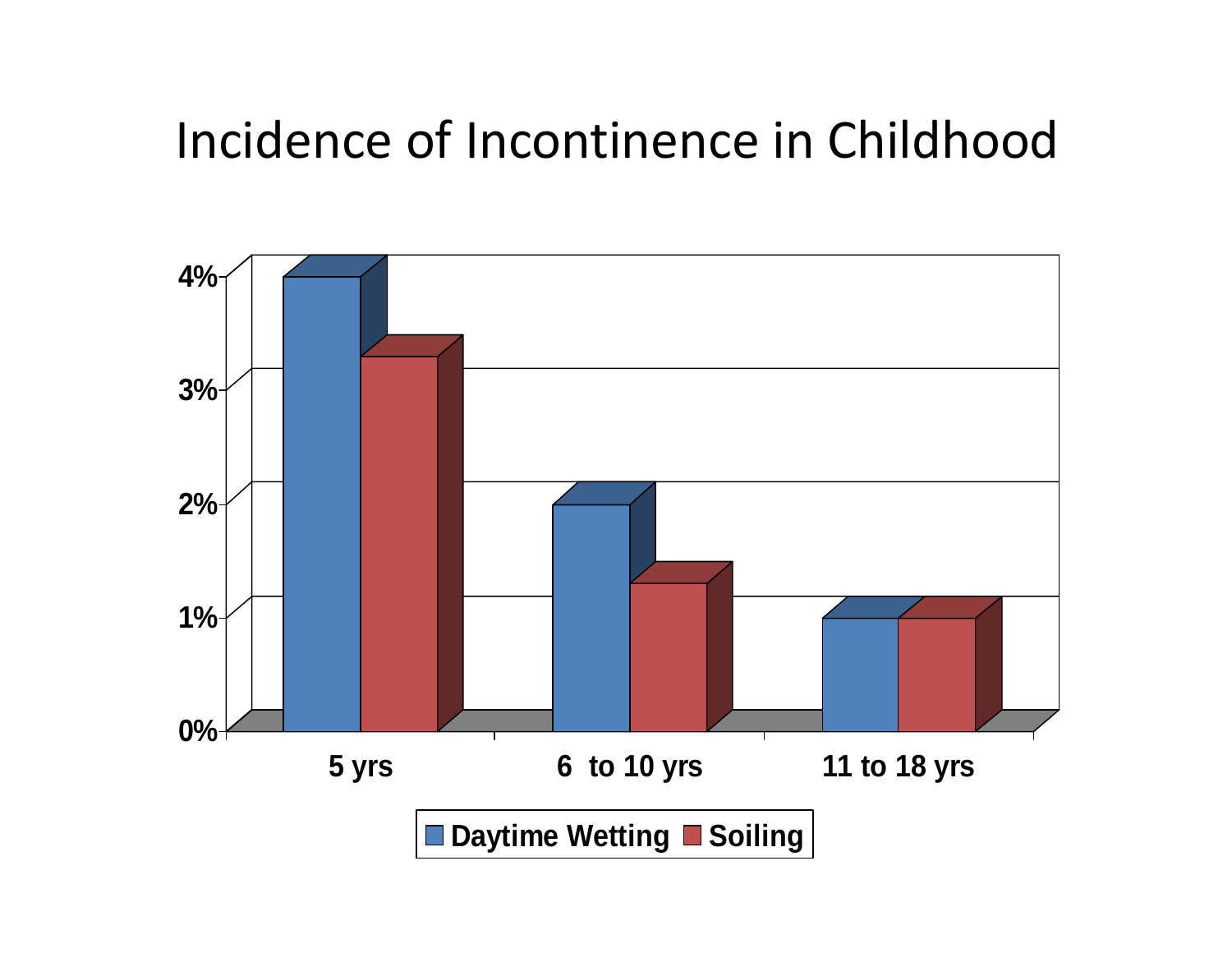## ENURESIS: prevalence

| Age        | Prevalence %  |
|------------|---------------|
| $5$ to $6$ | 21            |
| $7$ to $9$ | 12            |
| 10 to 15   | 2.3           |
| 16 to 19   | 1.5           |
| 20 to 24   | $\mathcal{P}$ |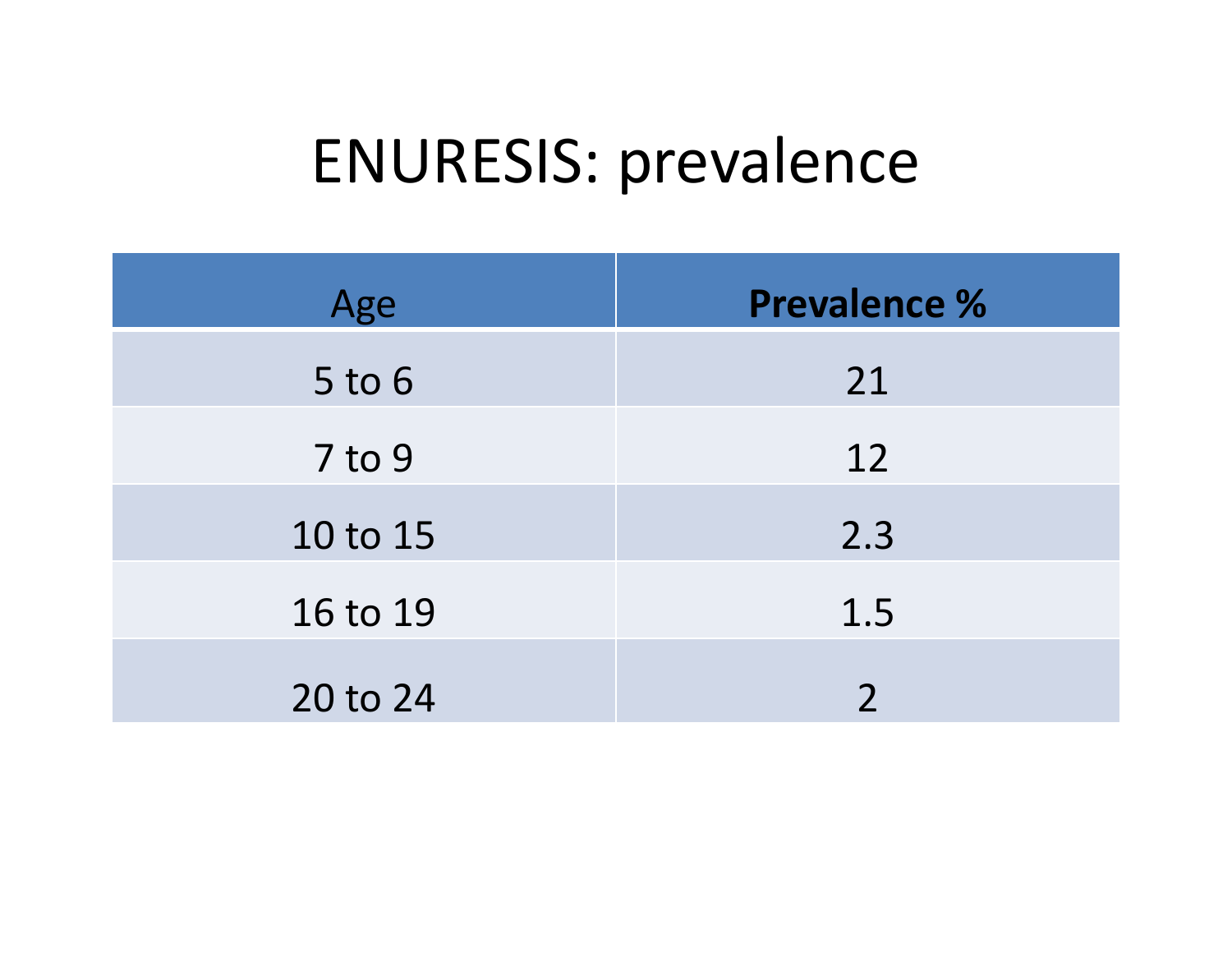#### DAYTIME WETTING: prevalence

| Age in Years | Prevalence %   |
|--------------|----------------|
| $5$ to $6$   | 6              |
| 7 to 10      | 3.5            |
| 11 to 15     | 2.9            |
| $16 - 18$    | $\overline{2}$ |
| $19 - 24$    | 1.5            |